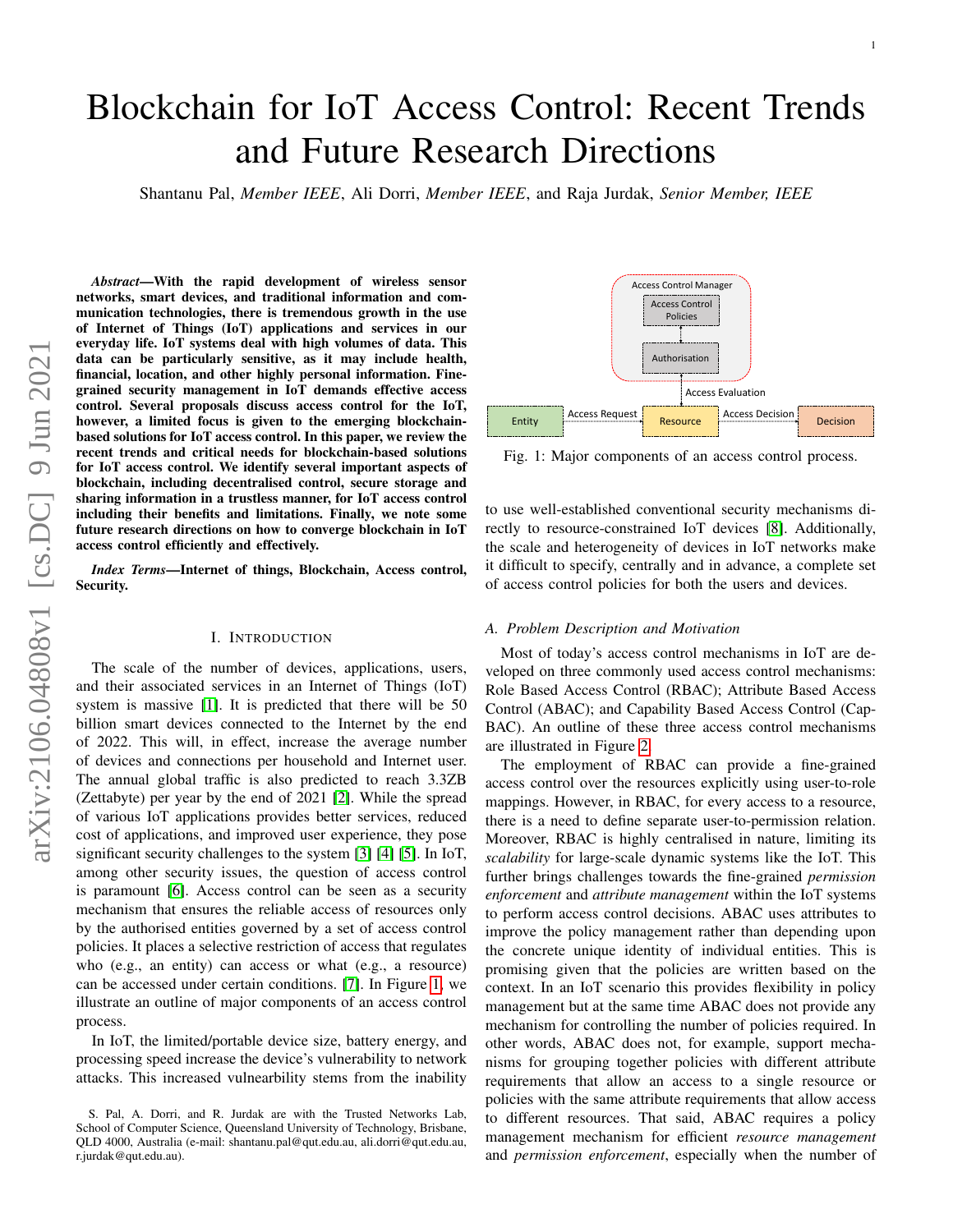<span id="page-1-0"></span>

Fig. 2: Commonly used access control mechanisms for the IoT.

policies rises significantly. This creates an issue for scalable distribution of access control mechanisms to define a set of attributes uniquely acceptable for each user, device and service in a dynamic system like the IoT. CapBAC provides flexible access control by distributing capability tokens (also known as permission tokens) that contain access rights or privileges (along with additional conditions). These capability tokens can be validated at the edge IoT devices at the time of access to a resource. In this case, the edge IoT devices do not need to manage complex sets of policies. However, most of the CapBAC systems are centralised for policy storing and their management [\[9\]](#page-16-0). This further creates challenges for the efficiency in *attribute management* and flexibility in *access rights transfer* at scale.

The discussion above gives rise to five key features of access control mechanisms in IoT: (1) resource management, (2) access rights transfer, (3) permission enforcement, (4) attribute management, and (5) scalability. These five features are critical to characterise access control, ranging from the management of resources to access control policy enforcement with proper security controls as well as delegating access rights from one entity to another in large-scale IoT systems. A detailed discussion of these categories is given in Section [III-B.](#page-4-0) Most of the current access control approaches so far address some but not all of these features adequately.

We note that access control in IoT requires consideration at design phase critical IoT requirements, so that it can provide scalable, efficient, light-weight, trustworthy and robust policy enforcement mechanisms. The large-scale and heterogeneity of IoT networks demands the decentralisation of policy management [\[10\]](#page-16-1). In recent years with the development of blockchain technology, it can be seen that the blockchain has the potential to address these issues in overcoming the limitations of traditional access control mechanisms in a more efficient and fine-grained way for large-scale IoT systems spanning multiple jurisdictions [\[11\]](#page-16-2). In Figure [3,](#page-3-0) we depict a conceptual view of blockchain-based IoT access control. Blockchain delivers new opportunities by providing distributed storage and a computational framework on which arbitrary programs can be executed. Several properties of the blockchain (e.g., no central authority and trusted third party, consensus mechanism, immutable, irreversible and tamper-proof, accessibility, auditability, etc.) offers a secure and safe way to record and track a list of transactions for a large number of devices in a highly transparent, auditable and efficient way by maintaining a peer-to-peer network. This cannot simply be achieved by the aforementioned commonly used access control mechanisms e.g., RBAC, ABAC, and CapBAC [\[12\]](#page-16-3) [\[13\]](#page-16-4).

#### *B. Contributions*

Previous surveys in IoT access control (e.g., [\[14\]](#page-16-5), [\[15\]](#page-16-6), [\[16\]](#page-16-7), [\[17\]](#page-16-8), [\[18\]](#page-16-9), [\[19\]](#page-16-10), [\[20\]](#page-16-11)) mostly discussed the traditional view of access control mechanisms over a centralised infrastructure. These discussions are limited to the commonly used access control mechanisms e.g., RBAC, ABAC, and CapBAC. These surveys mainly point to access control aspects from the perspective of various security requirements e.g., confidentiality, integrity, and availability. However, they are more focused on general pervasive environments and limited focus is given to significant IoT-related issues e.g., context awareness, interoperability, transiency, scalability, trust, and decentralisation.

While a few other proposals (e.g., [\[21\]](#page-16-12), [\[22\]](#page-16-13), [\[23\]](#page-16-14), [\[24\]](#page-16-15), [\[25\]](#page-16-16), [\[26\]](#page-16-17), [\[27\]](#page-16-18)) try to survey blockchain convergence in access control for the IoT, they do not focus on the various distinct properties of blockchain and their integration into IoT access control to a fine-grained level. Their discussions do not focus on key attributes that determine the suitability of an access control approach for a given context, e.g., how access control manages resources, whether it transfers access rights, how it enforces permissions or manages attributes, and whether it is scalable.

In this paper, we study the key features of blockchain technology (e.g., decentralisation, distributed ledgers, consensus, auditability, immutability, etc.) that makes it attractive for IoT access control and address several challenges (e.g., interoperability, inefficiency, and lack of trust) in the conventional mechanisms. In other words, our work takes the crucial features of blockchain technology to explore how they address the limitations of traditional access control mechanisms for large-scale IoT systems. Our work is intended to provide an outline on how to efficiently converge blockchain to improve IoT access control. We focus on the key benefits and future research issues via this integration.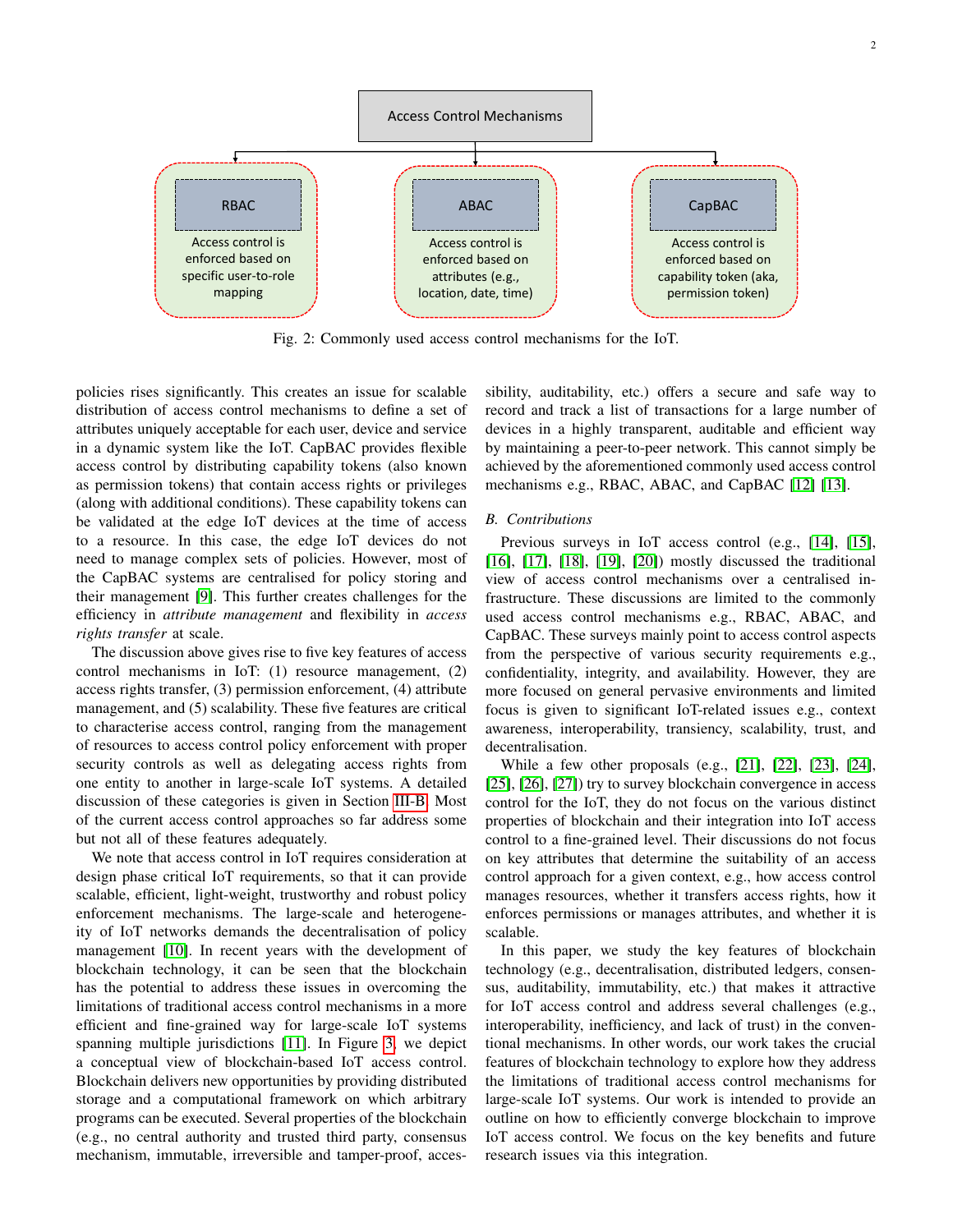| Reference  |                       | BC-based solutions for IoT (functional classification)<br>Scalability |          |             |            |  |  |
|------------|-----------------------|-----------------------------------------------------------------------|----------|-------------|------------|--|--|
|            | BC-Based<br>AC Issues | Access Rights<br>Resource                                             |          | Permission  | Attribute  |  |  |
|            |                       | Management                                                            | Transfer | Enforcement | Management |  |  |
| $[14]$     |                       |                                                                       | x        |             |            |  |  |
| $[15]$     |                       |                                                                       |          |             |            |  |  |
| $[16]$     |                       |                                                                       |          |             |            |  |  |
| $[17]$     |                       |                                                                       |          |             |            |  |  |
| $[18]$     |                       |                                                                       |          |             |            |  |  |
| $[19]$     |                       |                                                                       |          |             |            |  |  |
| $[20]$     |                       |                                                                       |          |             |            |  |  |
| $[21]$     |                       |                                                                       |          |             |            |  |  |
| $[22]$     |                       |                                                                       |          |             |            |  |  |
| $[23]$     |                       |                                                                       |          |             |            |  |  |
| $[24]$     |                       |                                                                       |          |             |            |  |  |
| $[25]$     |                       |                                                                       |          |             |            |  |  |
| $[26]$     |                       |                                                                       |          |             |            |  |  |
| $[27]$     |                       |                                                                       |          |             |            |  |  |
| [Our work] |                       |                                                                       |          |             |            |  |  |

<span id="page-2-0"></span>TABLE I: Previous surveys on IoT access control and their comparison with our work (BC = blockchain, AC = access control)

In Table [I,](#page-2-0) we compare our present work to the previous surveys based on the two core categories: (a) whether the proposals discuss the blockchain technology and how various properties of blockchain can satisfy the access control needs in IoT; and (b) the proposed blockchain-based access control solutions for the IoT. For the latter, we use the five key features of access control in IoT discussed above. The major contributions of the paper can be summarised as follows:

- We provide a systematic literature review of the existing blockchain-based solutions for IoT access control. Our work bridges the gap between the access control need in distributed environments and the traditional highlycentralised mechanisms – it highlights, investigates, and discusses the usefulness of blockchain in IoT access control.
- Our work consider five key features of an access control mechanism that are significant to consider in blockchainbased access control solutions for the IoT. We provide a critical analysis of how these are satisfied in the existing literature.
- We provide a set of unique future research directions that help to efficiently integrate blockchain-based solutions in IoT access control.

# *C. Organisation and Roadmap*

The rest of the paper is organised as follows. In Section [II,](#page-2-1) we discuss the importance of access control for the IoT systems. This includes the discussion of specific access control needs in IoT. In Section [III,](#page-3-1) we present the blockchain-based solutions for IoT access control. At first, we discuss blockchain technology in brief. Then we review the existing blockchainbased IoT access control solutions by categorizing the specific access control issue they address. In Section [IV,](#page-11-0) we provide a discussion of lessons learned. We also highlight the future research directions for using blockchain in IoT access control. Finally, we conclude the paper in Section [V.](#page-15-8)

# <span id="page-2-1"></span>II. IMPORTANCE OF ACCESS CONTROL IN IOT

With the rapid improvements in the IoT, there is a huge growth in the number of devices per user in recent years [\[28\]](#page-16-19). Moreover, the intelligence of smart IoT devices to sense, connect, and communicate with other devices make it more promising to apply in many areas than ever before. In such a context, anything and everything can be part of the network (e.g. via the Internet). This emphasizes the pervasive instrumentation of physical objects combined with smart devices [\[29\]](#page-16-20). In the IoT, devices and *things* may, over their lifetime, interact with a vast range of other *things*. Such interactions may be fleeting and may only occur once between a particular pair of *things* or be much more frequent and long term [\[30\]](#page-16-21). *Things* will likely be highly mobile, especially devices, moving from administrative domain to another administrative domain. These domains will have to establish policies and mechanisms to enable them to deal with devices and *things* about which they have very limited, if any, previous information [\[31\]](#page-16-22). Note, for our purposes a *thing* is one or a set of users, devices, services and applications, and similar entities.

IoT systems may deal with high volumes of data. This data can be particularly sensitive, as it may include health, location, and other personal information [\[32\]](#page-16-23). Activities that are currently not digitally enabled will be supported and others expanded by the edge intelligence and ubiquity of the devices that constitute the IoT [\[33\]](#page-16-24). For example, shopping may be enhanced by services offered by *things* deployed by the retailers, contacting user devices and offering information and discounts. Current services, e.g., e-tickets, may be enhanced by sensors detecting e-ticket holders and controlling physical access on that basis. Healthcare may be expanded by a range of sensors attached to a person [\[34\]](#page-16-25).

Many of the vulnerabilities in IoT are associated with, (1) the identity of the *things*, (2) trust management between the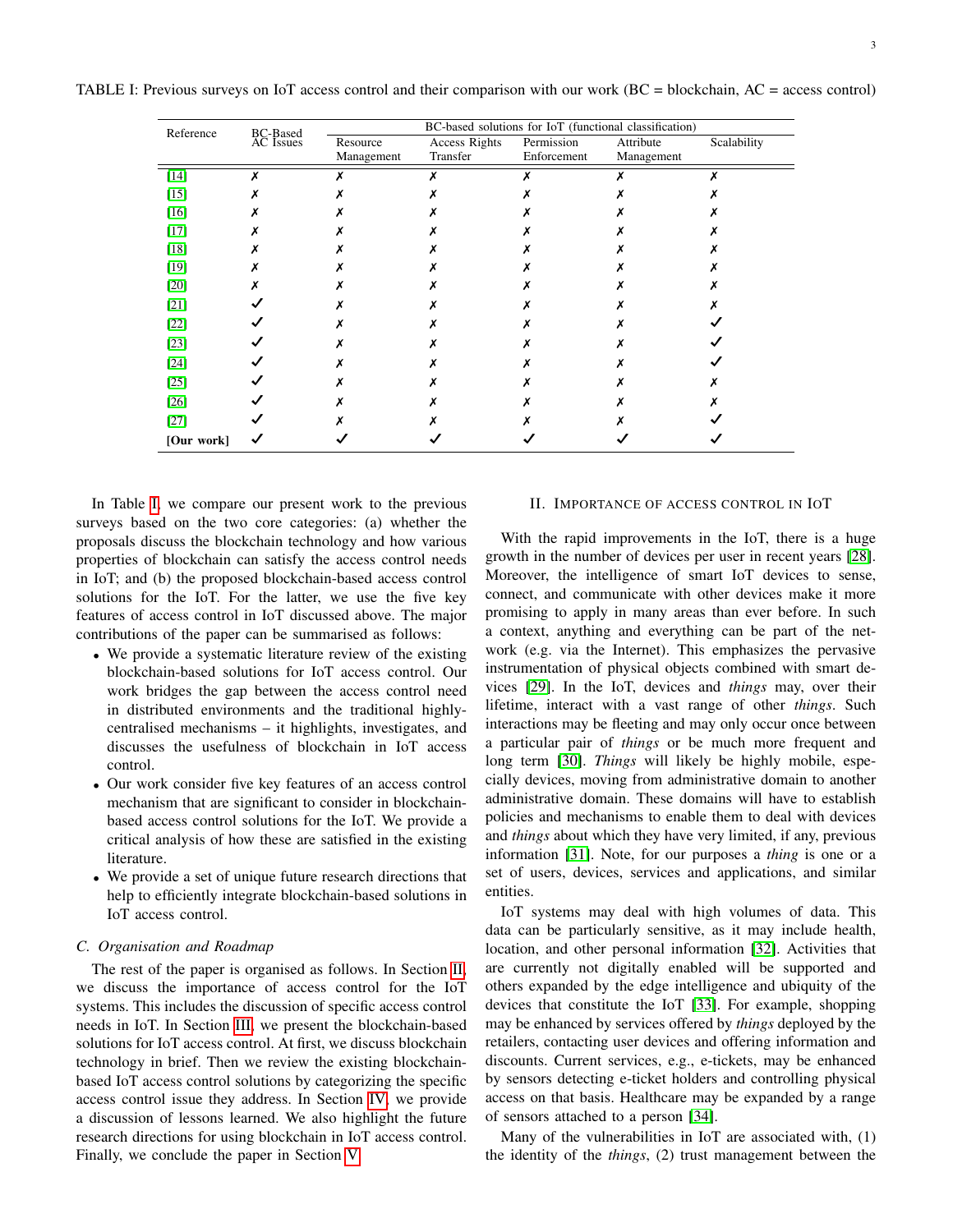<span id="page-3-0"></span>

Fig. 3: Access control in IoT based on blockchain technology.

users and devices, (3) different network domains, and (4) dynamic network topology where the interactions between the *things* may happen only once and or a very short interval of time. Even the unavailability of a network connection where devices are unable to get the latest software patches can generate attacks on these resource-limited devices [\[35\]](#page-16-26). There are several other characteristics of IoT e.g., openness, data freshness, self-healing etc. which increases the complexity and difficulty in protecting an IoT system from potential threats and attacks using conventional security mechanisms [\[36\]](#page-16-27).

Attacks on IoT systems are fundamentally different from the traditional security and privacy related attacks in general computing systems. In IoT, attacks are becoming more sophisticated in terms of their mechanisms and the way they infect the system [\[37\]](#page-16-28) [\[38\]](#page-16-29) [\[39\]](#page-16-30) [\[40\]](#page-16-31). This is not simply limited to penetrate a network layer with malicious codes or divert network traffic to another insecure destination without the knowledge of the users. It is more pronounced where an IoTenabled medical device can be compromised and controlled remotely by the attacker. For instance, a patient's pacemaker can be used to generate a fatal shock, or a drug infusion pump (e.g. insulin or antibiotics) can be controlled by an attacker to change the drug dosage with the authorized access [\[41\]](#page-16-32). In 2016, an attack called 'Mirai Botnet' [\[42\]](#page-16-33) infected numerous IoT devices (in particular older routers and IP cameras) then flooded them with network traffic with a DDoS (Distributed Denial-of-Service) attack. In 2017, 'Cayla' doll [\[43\]](#page-16-34) was banned in Germany for its immense privacy and security concerns. Cayla is an IoT-connected doll that provides children with a connected play experience by listening and talking to them. However, it can be a potential privacy threat as the dolls can be heavily compromised due to its insecure nature of Bluetooth connection. In Finland, in 2016, there was a complete shut down to the central heating and hot water

systems using DDoS attack [\[44\]](#page-16-35). These incidents show the range of potential attack scenarios where a common IoT device can be compromised to infiltrate and attack larger networks.

Therefore, placing appropriate security mechanisms and enforcing proper access control policies for the IoT systems become important issues [\[45\]](#page-16-36). Moreover, access control must be placed in a way that can easily reach the edge of the IoT devices. There is a need to decentralize architecture that supports efficient control of accessing resources with the minimum number of policy requirements. That said, there is a significant need to prevent and control the unauthorised flow of information, and to develop appropriate security mechanisms for IoT access control to ensure proper security foundation for an IoT system [\[46\]](#page-16-37) [\[47\]](#page-16-38) [\[48\]](#page-16-39) [\[49\]](#page-16-40). As discussed above, the existing access control solutions for the IoT do not meet the critical access control requirements, for example, decentralisation of control, scalability, and trust to a finegrained level. Unfortunately, having a central point is common to a number of access control mechanisms in the existing proposals. What is even more common in such proposals in the literature is a single, particular means of policy evaluation. We note that a platform using blockchain can be used to efficiently handle such issues. The use of blockchain can constitute another step towards a robust distributed access control system that would overcome many of the challenges associated with centralisation, either in the form of a single entity calculating access control policies, or reliance on a single method for access rights.

# <span id="page-3-1"></span>III. BLOCKCHAIN-BASED SOLUTIONS FOR IOT ACCESS CONTROL

In this section, first, we briefly discuss blockchain technology and then we present the various blockchain-based access control solutions for IoT proposed in recent literature.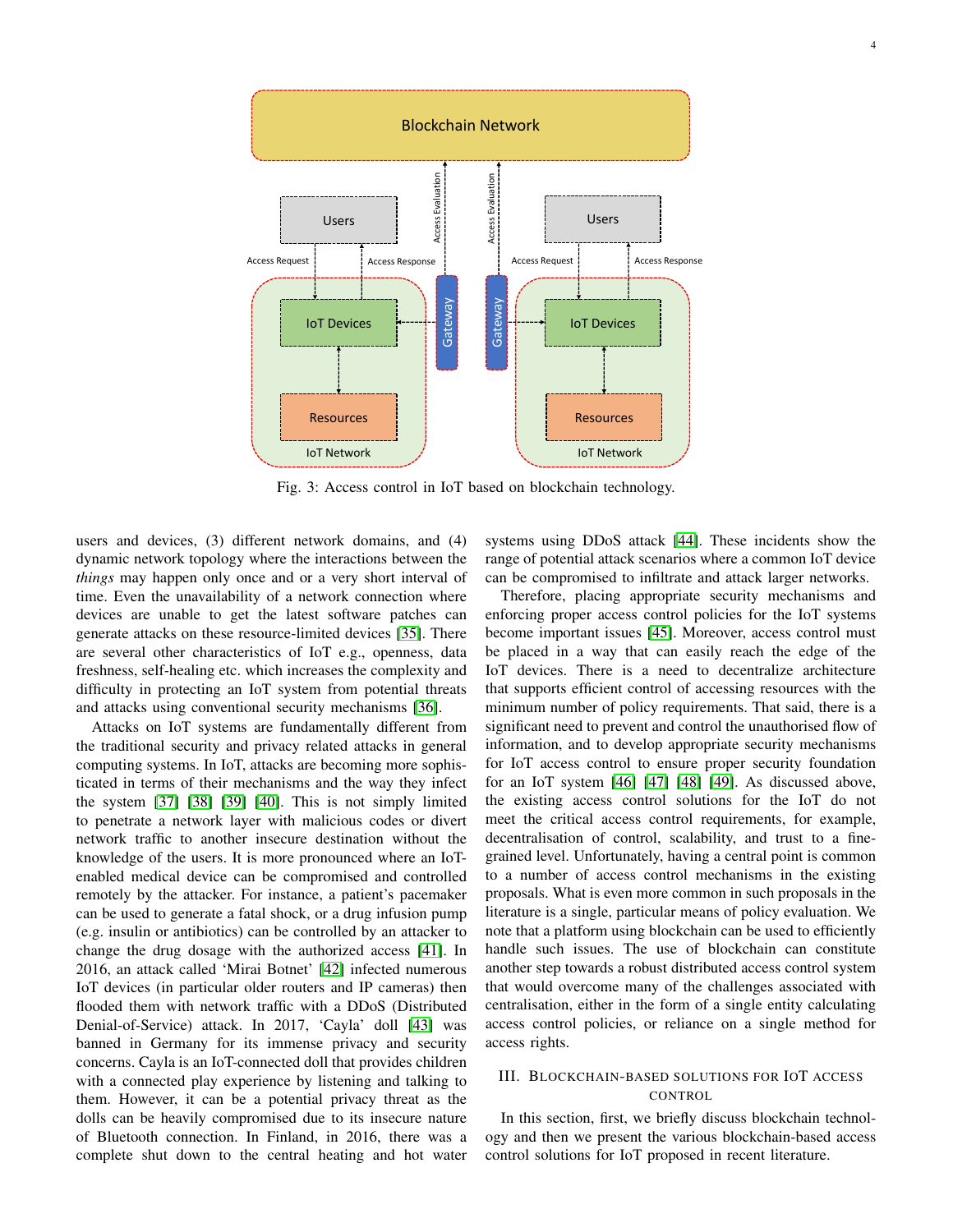<span id="page-4-1"></span>

Fig. 4: A simple view of formation of blocks in a blockchain network.

#### *A. Blockchain Technology*

Blockchain originated as the fundamental technology behind Bitcoin, the first cryptocurrency [\[50\]](#page-17-0). Blockchain establishes a trusted network over untrusted participants where transactions, i.e., communications between nodes, is verified by all participants. Blockchain eliminates the need for centralised controllers as all participating nodes jointly manage the network by storing and verifying new transactions and blocks. Blockchain achieves distributed management as all nodes maintain the history of transactions in the form of chained blocks. Blockchain is immutable as each block maintains the hash of the previous block in the ledger, thus, any modification to the previously stored data will be detected (see Figure [4\)](#page-4-1). The first block in the ledger is known as the *genesis* block. The blocks are organised by logical time stamps and synchronized among other member nodes within the network. Particular nodes in the network, known as miners or validators, collect new transactions and append them in the blockchain in the form of a block after following a *consensus algorithm*. The latter ensures that the validator of the next block is chosen randomly which in turn ensures the blockchain security. The consensus algorithm normally involves solving a puzzle which demands resources which in turn protects the network against malicious nodes that may flood the network with fake blocks.

The consensus algorithm ensures all nodes agree on the valid state of the ledger in two steps: (1) validator selection: this step is basically known as consensus algorithm in the literature and refers to selecting the validator of the next block, and (2) ledger agreement: due to the distributed nature of the blockchain multiple nodes may generate the same block simultaneously leading to creation of a fork in the network. In such cases, the blockchain relies on the concept of *the longest ledger* to achieve consensus over the state of the ledger. Once a fork happens, the validators pick one block randomly. Eventually, one ledger will end up with more blocks which will be considered as the valid block in the network [\[51\]](#page-17-1).

Blockchain technology can enrich IoT by providing a platform for sharing information in a trustless manner due to its salient features including immutability, auditability, and accountability. The history of the transactions is permanently stored in the blockchain and is stored by the participating nodes which in turn introduces a high-level of auditability. The distributed nature of the blockchain complements IoT in various ways including reliability, security, accountability, and scalability [\[52\]](#page-17-2).

In recent years, blockchain-based access control received tremendous attention due to the fundamental features of blockchain including auditability, distributed management, trust, and immutability. For example, multiple blockchain based solutions for IoT have been developed including, Bosch XDK (Cross Domain Development Kit) [\[53\]](#page-17-3) for collecting real-time cross-domain data, and Hyundai Digital Asset Company (HDAC) [\[54\]](#page-17-4) for quick authentication and data storage between IoT devices.

#### <span id="page-4-0"></span>*B. Blockchain-Based Solutions*

The integration and use of blockchain with IoT is promising in several ways by ensuring the consistent ledger shared across the distributed network and verified transactions [\[55\]](#page-17-5) [\[56\]](#page-17-6) [\[57\]](#page-17-7) [\[58\]](#page-17-8) [\[59\]](#page-17-9) [\[60\]](#page-17-10). This has advantages in managing access control mechanisms. In Figure [5,](#page-5-0) we show various benefits blockchain in IoT access control [\[61\]](#page-17-11) [\[62\]](#page-17-12). In this section, we discussed the various blockchain-based access control solutions for the IoT across five critical features of access control that we find significant, they are, (1) *resource management*, (2) *access rights transfer*, (3) *permission enforcement*, (4) *attribute management*, and (5) *scalability*. In Figure [6,](#page-6-0) we show a summary of these features. Resource management is vital given the limited battery, memory, and processing capacity of IoT devices. Transfer of access rights denotes sending access control permissions (and any other conditions associated with that access) from one entity to another. It is important for enforcing access control delegation to the edge IoT devices. Permission enforcement must be tailored based on the needs of an IoT system. It is a key feature of access control systems to deal with flexibility in policy management. Attribute management, in particular, crucial given the uncertainty present an IoT system. The use of attributes can manage the identity of the entities (or even uncertainty in observations from physical and digital data) at scale that do not depend upon a unique concrete identity of an entity. Lastly, the importance of scalability in IoT access control cannot be overstated due to the robustness and dynamicity of data and resources, in particular, for the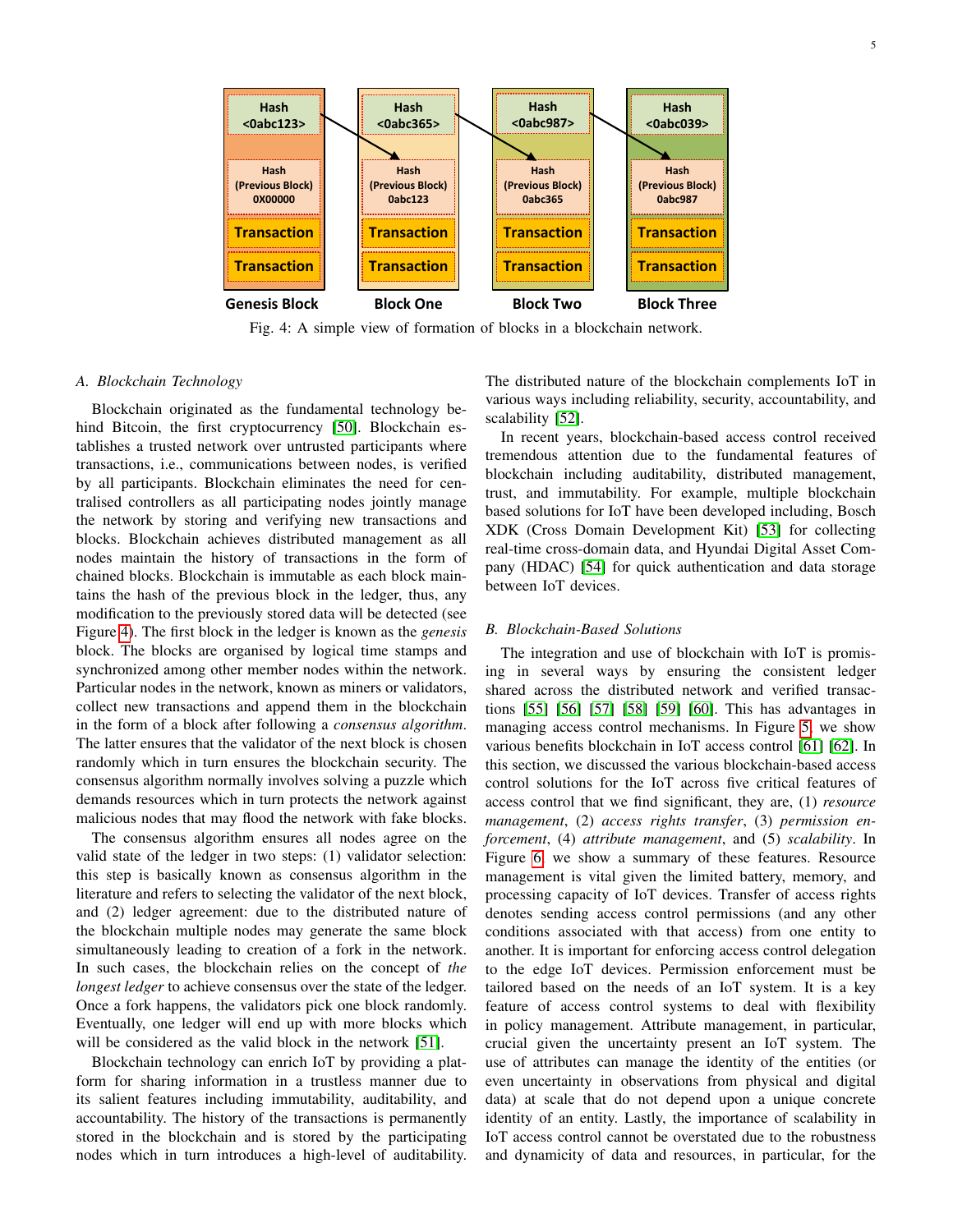<span id="page-5-0"></span>

Fig. 5: Several benefits of using blockchain for IoT access control.

edge IoT/fog nodes. In Table [II,](#page-7-0) we show the categorisation. A discussion of each of these issues along with the blockchainbased access control proposals are discussed as follows.

*1) Resource Management:* In an IoT access control perspective, smart devices will come in many forms and provide a vast range of services to both their users and other entities within the system. IoT systems should provision efficient management of computing storage/resources and their allocation and sharing. Users also wish to efficiently access these resources, and quickly and precisely obtain the services they require in a secure and distributed environment. The devices will, for the foreseeable future, present relatively low-power capacities and resource management requirements must be tailored to this [\[80\]](#page-17-13). To this end, there is a high demand to build an efficient resource management framework that composed of a vast number of IoT devices. In order to provide a more flexible and adaptive resource management framework for access control in IoT, the use of blockchain can be an alternative to the commonly used centralised access control systems. Recall, that blockchain removes the control from a centralised node and provides more flexibility in resource management for a number of scenarios including supply chain, transportation, and energy sectors, consists of a vast amount of IoT devices. The use of blockchain in such cases cryptographically guarantees the data's irreversible and unforgeable characteristics through smart contracts. To address the resource management issues in access control for largescale IoT systems, Novo [\[63\]](#page-17-14) presents an architecture for resource management of IoT devices supported by blockchain. The architecture is fully distributed in nature leverage the properties of blockchain technology (cf. Figure [7\)](#page-8-0). The access control policies are enforced within the blockchain. The proposed design operates a single smart contract which reduces the communication overhead among the nodes, and at the same time significantly optimize resources. It also provides access control in real-time to the edge IoT devices. Note, all entities in the system are part of the blockchain network except the

IoT devices. This is due to the resource-constrained nature of the IoT devices, where the devices cannot store the heavyweight blockchain information. The proposed architecture is able to manage a vast amount of IoT devices and provide a decentralised feature of access control that connects a high number of geographically distributed sensor networks. The access control policies are enforced based on blockchain technology overcoming the bottleneck of a single centralised authority that manages the access control decisions.

In this model, the edge IoT devices do not belong to the blockchain network, they are connected to the blockchain using one or more management hubs. These hubs are distributed over the entire blockchain network and potentially connected in different ways to the IoT devices which notably provide considerable flexibility in the overall access control by the utilisation of resources to a fine-grained process of access to data. Significantly, this model brings computing resources to the edge of the IoT network with a secure distribution of resources for the edge nodes. The use of blockchain simplify the network traffic in the core network, as well as provides a minimal end-to-end latency, response time and higher throughput.

Another proposal [\[64\]](#page-17-15) discusses a smart contract-based access control framework for IoT. In this framework, several 'access control contracts' for access control between users and resources are computed inside the blockchain network. To control access between multiple resources, the access control contract validates the dynamic access rights based upon the behaviour of the subjects. The proposal discusses a resource sharing mechanism that takes the advantages of blockchain smart contracts. The user simply needs to store the access control rules for a given resource and the blockchain will manage access to that resource to the other users. It uses Representational State Transfer (REST) design pattern in combination with IoT Constrained Application Protocol (CoAP) to enable resource cooperation between the users. Similar to [\[63\]](#page-17-14), in this proposal access control management is performed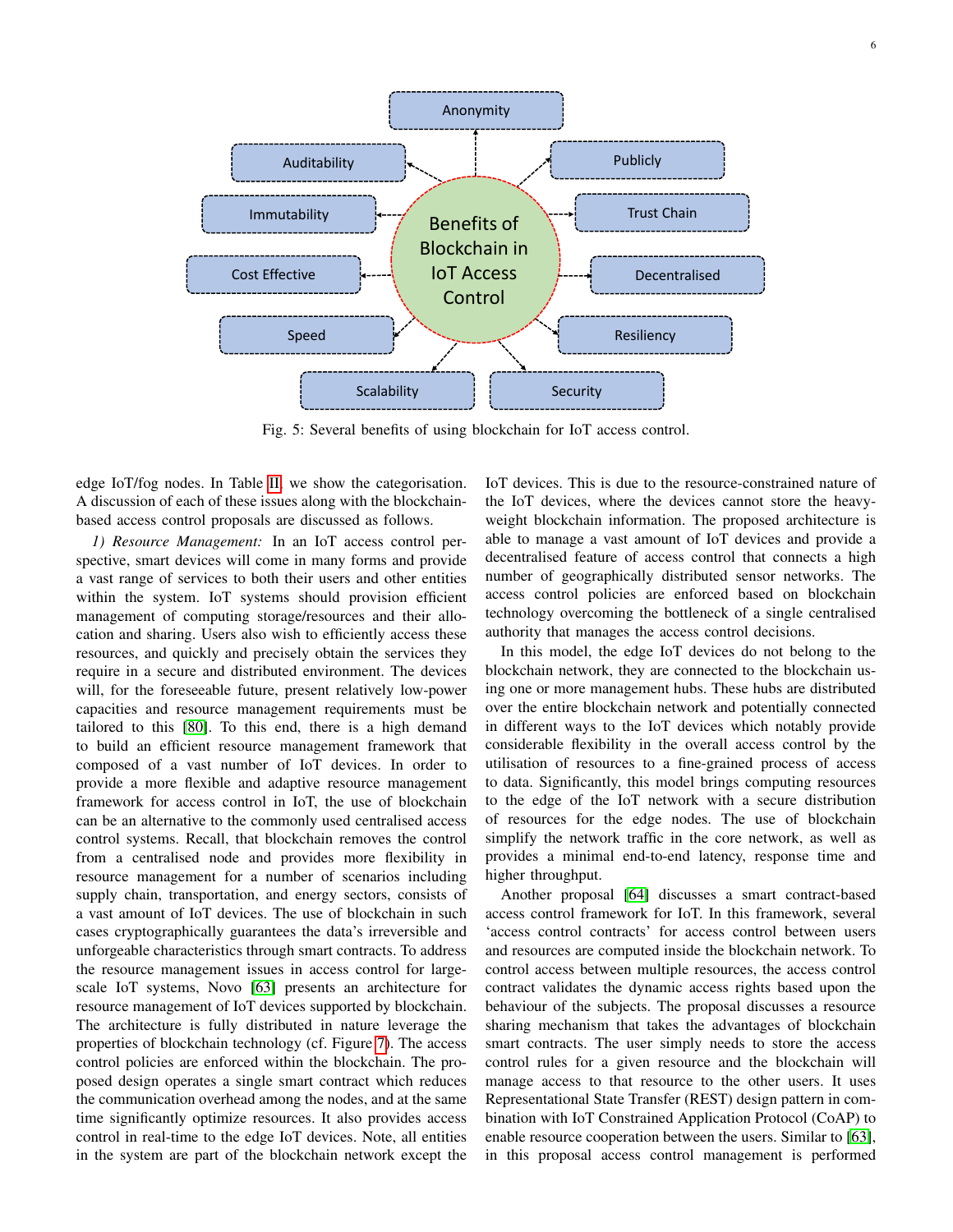<span id="page-6-0"></span>

Fig. 6: Critical features of access control identified for IoT in blockchain-based solutions.

within the blockchain network. Nuss et al. [\[65\]](#page-17-16) present a blockchain-based storage and access management framework for large-scale IoT systems. This proposal first investigates the current challenges of identity, storage, and access management issues in IoT and then employs blockchain to examine how those challenges can be controlled. The proposal addresses the increased demand for secure and comprehensive storage and resource management issues in IoT as well as discusses the question of interoperability between heterogeneous and resource-constrained devices using blockchain technology. It uses block size adaptation scheme to address the resource allocation issue that operates in a distributed way to relieve the load of edge nodes. The proposed system enables efficient interoperability between the users and the devices by a variety of resource optimisation scheme that helps to identify the data sources that in turn assist reliable and efficiency of edge resource management. Further, it addresses the scalability issue in terms of network and storage consumption.

*2) Access Rights Transfer:* Access control transfer is significant as it helps to provide certain access from one entity to another with specific access rights. For instance, a mechanic being granted rights to a car's systems is able to carry out maintenance as directed by the car's owner. Generally, the transfer of access rights from one entity to another is known as delegation. In a delegation, the entity that transfers the access rights is known as the *delegator* and the entity that receives the delegated access rights is known as the *delegatee*. In largescale and highly mobile systems, e.g., the IoT, delegation plays a vital role in ensuring flexible, fine-grained, and responsive access to resources by allowing users to propagate access in a controlled fashion. However, in the case of an IoT system it difficult to specify, centrally and in advance, the complete set of access control policies in a trustworthy manner. There are a few proposals that devise delegation of access rights in

general IoT, but they overlook the crucial aspects of ownership of delegation. Recent proposals try to address this issue using blockchain where the propagation of delegation (especially, the delegation chain) can be easily verified.

Proposal [\[66\]](#page-17-17) discusses an access control model for IoT using CapBAC to the resources, namely 'BlendCAC'. In this access control model, a capability-based delegation mechanism is discussed for the propagation of access control permissions based on the blockchain network. In particular, the authorisation mechanism of delegation is computed inside the blockchain. Le and Mutka [\[67\]](#page-17-18) propose a blockchain-based decentralised model for delegation access rights in IoT, named 'CapChain'. This allows users to share and delegate their access rights efficiently and seamlessly to other IoT devices in public but still maintain privacy and user's identity by the secure distribution of keys leveraging the use of blockchain transactions. Similar to [\[66\]](#page-17-17), this scheme uses capabilities for access rights delegation over the blockchain networks. Here, every IoT device in the network contains at least one owner who has full control over the device and is capable of generating capabilities based on the access control policies specified by the system. The capabilities are then transferred from one device to another via blockchain transactions. An experimental setup is provided with evaluation results to support the design. Unlike [\[66\]](#page-17-17), which uses an identity-based capability token management strategy to protect users' privacy, proposal [\[67\]](#page-17-18) uses an anonymous crypto-currency blockchain systems that ensures user's privacy by hiding sensitive information (e.g., identity).

Pal et al. [\[68\]](#page-17-19) discuss the critical issue of access control delegation in an IoT system supported by blockchain technology and propose a flexible decentralised delegation model for transferring access rights in an IoT system. Using capability, access rights are transferred from one entity to another based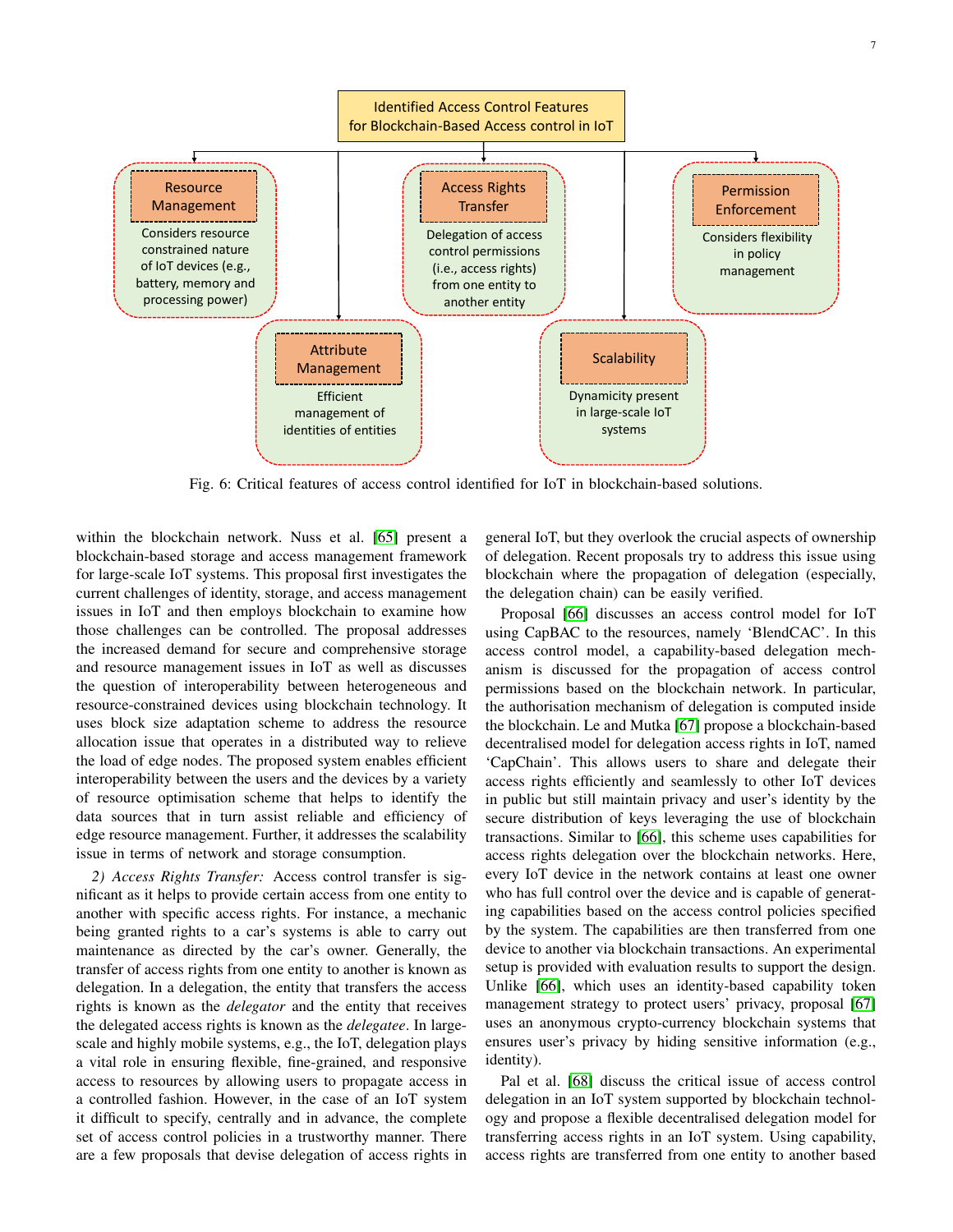<span id="page-7-0"></span>

|                                            | TABLE II: Comparison of various blockchain-based access control mechanisms proposed for the IoT based on the certain |  |  |  |  |  |  |
|--------------------------------------------|----------------------------------------------------------------------------------------------------------------------|--|--|--|--|--|--|
| features of access control they addressed. |                                                                                                                      |  |  |  |  |  |  |

| Reference         | Resource        | <b>Access Rights</b> | Permission                                  | Attribute                           | Scalability    |
|-------------------|-----------------|----------------------|---------------------------------------------|-------------------------------------|----------------|
|                   | Management      | Transfer             | Enforcement                                 | Management                          |                |
| $\overline{[63]}$ | Yes             | N <sub>o</sub>       | Edge<br>Smart contract<br>(device identity) |                                     | N <sub>o</sub> |
| [64]              | Yes             | No                   | Edge                                        | Smart contract<br>(device identity) | No             |
| $[65]$            | Yes             | N <sub>o</sub>       | Centralised                                 | Smart contract<br>(device identity) | N <sub>o</sub> |
| $\overline{[66]}$ | Yes             | Yes (capability)     | Edge                                        | Smart contract<br>(device identity) | N <sub>o</sub> |
| $\overline{[67]}$ | No              | Yes (key-based)      | Centralised                                 | Smart contract<br>(device identity) |                |
| [68] [69]         | Yes             | Yes (capability)     | Edge                                        | Smart-contract<br>(attribute-based) | Yes            |
| $[70]$            | No              | N <sub>o</sub>       | Edge                                        | PoW<br>(trust-based)                | N <sub>o</sub> |
| $[71]$            | $\overline{No}$ | No                   | Edge                                        | Smart contract<br>(enryption-based) | N <sub>o</sub> |
| $[72]$            | Yes             | No                   | Edge<br>& centralised                       | Smart contract<br>(device identity) | No             |
| $[73]$            | N <sub>o</sub>  | N <sub>o</sub>       | Edge                                        | Smart contract<br>(device identity) | Yes            |
| $[74]$            | N <sub>o</sub>  | N <sub>o</sub>       | Edge                                        | Smart-contract<br>(attribute-based) | Yes            |
| $[75]$            | $\overline{No}$ | $\overline{No}$      | Edge                                        | Smart contract<br>(attribute-based) | N <sub>o</sub> |
| $[76]$            | $\overline{No}$ | $\overline{No}$      | Edge<br>& centralised                       | Smart contract<br>(attribute-based) | Yes            |
| $[77]$            | N <sub>o</sub>  | N <sub>o</sub>       | Edge                                        | Smart contract<br>(device identity) | Yes            |
| $[78]$            | No              | N <sub>o</sub>       | Edge                                        | Smart contract<br>(device identity) | Yes            |
| $[79]$            | No              | $\overline{No}$      | Edge<br>& centralised                       | Smart contract<br>(device identity) | Yes            |

on certain policies. Access rights (and other conditions) are embedded inside the capability token and the access rights (and the conditions) are evaluated at the edge IoT devices during the time of accessing a resource. In this proposal, an evaluation of access rights is performed outside the blockchain network. This is significant when we consider a large-scale system like the IoT and their associated policy settings for individual access control issues for edge IoT devices. In [\[69\]](#page-17-20), Pal et al. extend the proposed blockchain-based access control platform of [\[68\]](#page-17-19) to a 'dual-blockchain' platform that combines a private and a public blockchain (cf. Figure [8\)](#page-9-0). This increases flexibility to protect users' privacy as the sensitive attributes are stored inside an attribute provider which is managed by the private blockchain. In other words, the proposed dualblockchain architecture moves the attribute storage and access of the public blockchain onto a secure private blockchain. A bridging program is used based on a load balancing or leader election algorithm that links these two blockchains. Notably, these two blockchains maintain sustainable access control decisions independently. They provide adequate security and at the same time maintain the confidentiality and integrity of data. Both the proposals [\[68\]](#page-17-19) and [\[69\]](#page-17-20) are asynchronous, distributed, and use attribute-based identity when delegating access rights from one entity to another. In other words, the delegation is identity-less in nature, which argues for the use of non-unique identities in the delegation. This is important given the diverse nature and scale of an IoT system. Significantly, different from [\[66\]](#page-17-17) and [\[67\]](#page-17-18), in these cases the blockchain events are used as capabilities (also referred to as permission or access token) to facilitate access control delegation to IoT devices whereby the generated capabilities are issued by the smart contracts without the involvement of any trusted third-party authentication. An Internet business model (involving owner and buyer) is used to discuss the feasibility of the solutions in a real-world scenario. A detailed implementation is provided.

*3) Permission Enforcement:* Enforcing proper access control permissions among a large number of distributed IoT devices requires more coordination on the edge networks. The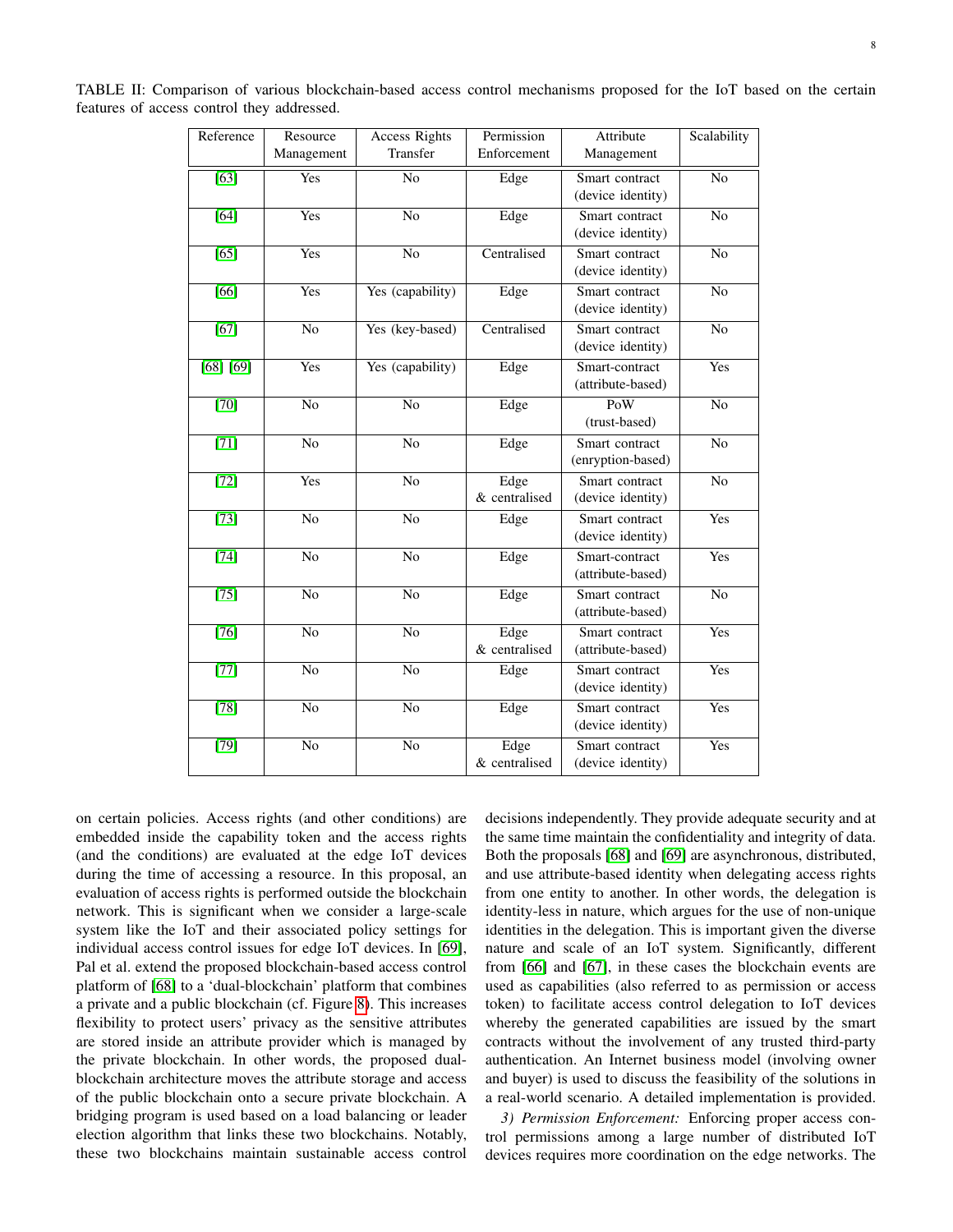<span id="page-8-0"></span>

Fig. 7: An IoT access control architecture based on blockchain presented in [\[63\]](#page-17-14).

use of blockchain in such cases provides more flexibility and robustness. Smart contracts are used to monitor and enforce of access control permissions under complex conditions [\[81\]](#page-17-31). Furthermore, blockchain shows the potential of enforcing distributed access control permissions expressing the right to access a resource at a fine-grained level. Ali et al. [\[70\]](#page-17-21) discuss an approach of permission-based access control for blockchain-based IoT systems. The proposed approach leverages the decentralised nature of blockchain for permission enforcement between the entities within the system. The main motivation of this study is to establish trust between the entities while removing the central trusted authority to maintain the trust degrees for each entity that controls and monitors access control enforcement. This is achieved by the use of PoW - the consensus mechanism of blockchain. To provide a light-weight solution, access rights are assigned to a node with a minimum number of permissions. No proof of concept implementation is detailed.

Shafagh et al. [\[71\]](#page-17-22) present a blockchain-based design for the IoT systems that provides distributed access control and access rights. The authors identify three requirements that are essential for such design: secure data storage, IoT compatibility, and decentralised access rights management. The design enhances blockchain technology to manage ownership and data sharing between the owners and the IoT devices. Owners can create new transactions to the blockchain that contains the identifier of the data stream and the service's public key. When a user wants to revoke access rights from a specific user, it changes the encryption key and shares the new key with all authorised services over the blockchain network, except the one that is

revoked. This ensures flexibility in access control permission enforcement for large-scale IoT systems by introducing a set of separate permissions at each stage of an access control process. No implementation detail of the proposed design is provided.

Like [\[71\]](#page-17-22), Algarni et al. [\[72\]](#page-17-23) present an access control model for the IoT based on blockchain. This provides a lightweight and decentralised secure access control framework for enforcing access control permissions using smart contracts. The core objective of the proposed model is to provide secure communication and trustworthy policy enforcement between the edge IoT devices supported by the underlying blockchain properties e.g., scalability, auditability, and transparency. A private hierarchical blockchain structure is taken into consideration to achieve more fine-grained permission enforcement in different level of access (e.g., at user level and blockchain level). In user level, cryptographic operations are used. In blockchain level, light-weight consensus mechanisms are used for permission enforcement based on various IoT requirements for access control.

Ali et al. [\[73\]](#page-17-24) propose a 'Light-weight Scalable Blockchain' solution for low-resourced IoT devices known as LSB. It is employed to optimize IoT requirements and efficient permission enforcement using a Distributed Throughput Management (DTM) algorithm. LSB incorporates three levels of optimisations which are: (1) lightweight consensus algorithm that requires the validators to wait for a random period of time before committing new blocks to the blockchain, (2) distributed trust where the processing overhead required for verifying the transactions and blocks is reduced as nodes built trust on each other. The trust is measured based on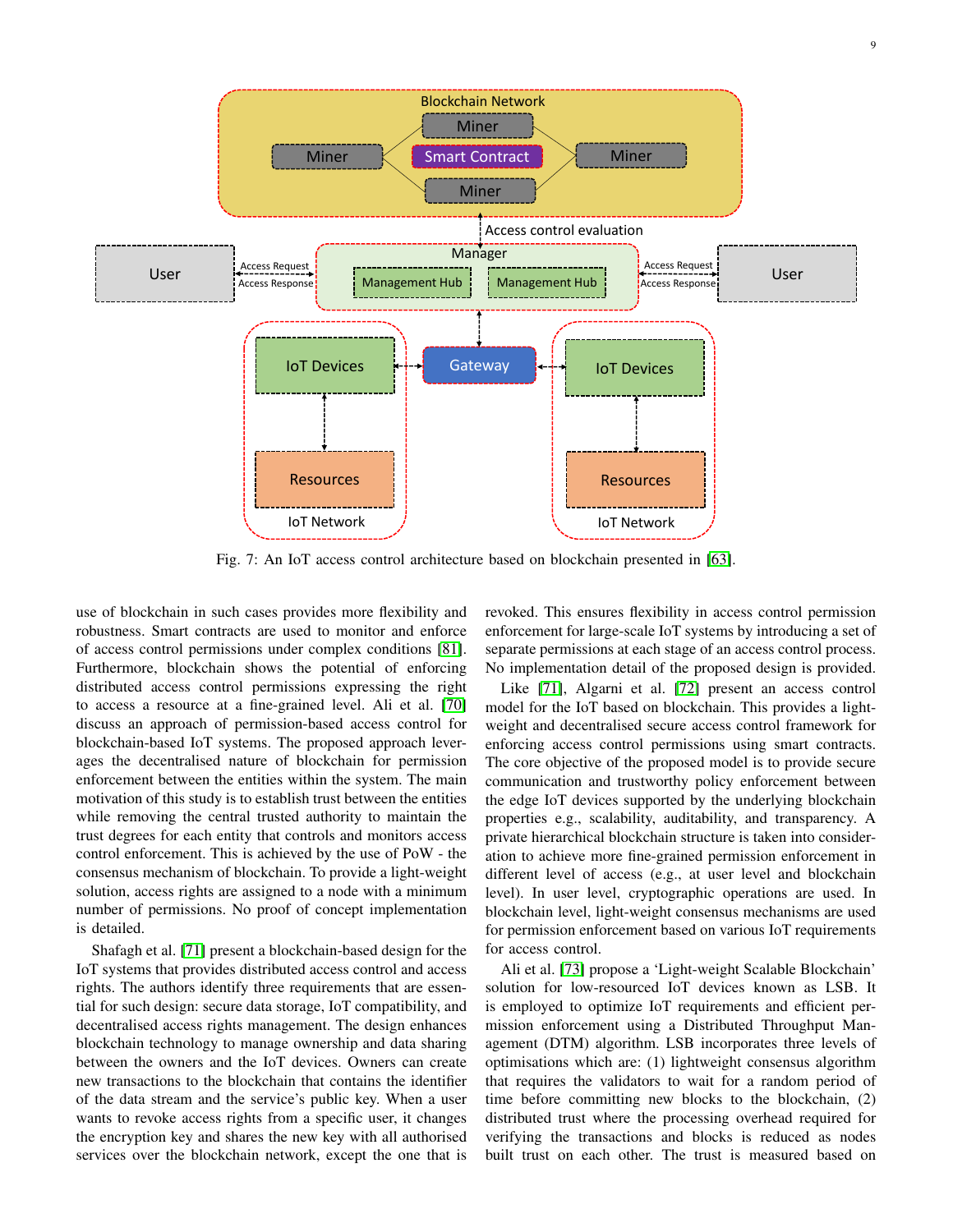<span id="page-9-0"></span>

Fig. 8: An IoT access control architecture based on a dual-blockchain concept presented in [\[68\]](#page-17-19).

the historical behavior of the nodes, and (3) a distributed throughput management algorithm that ensures blockchain can achieve self-scaling feature. LSB divides the participating nodes into clusters and the Cluster Heads (CH) manage the blockchain. LSB incorporates access control in blockchainlevel where CH manage access to the cluster members. Each CH maintains an access control list that indicates which public keys (i.e., users in the overlay) can access a particular cluster member. The access control list is populated by the cluster members.

*4) Attribute Management:* Management of attributes (e.g., location, date, time, etc.) is significant to provide a decentralized, flexible, and fine-grained authorisation for IoT devices. Attributes are significant as they are used to express specified access policies by a target to decide if the requested entity fulfills the required privileges that are necessary for access. Blockchain is utilized in such cases that allow authentic and reliable credentials. It is possible to use the blockchain property where verifiable collaboration mechanisms are controlled using edge IoT devices. Furthermore, blockchain is used to record and distribute attributes in order to avoid data tampering and a single point of failure. Liu et al. [\[74\]](#page-17-25) present a decentralised, fine-grained, and dynamic access control system to provide efficient attribute management for large-scale IoT systems supported by blockchain. The proposed system is called *'Fabric-IoT'*, which is based on the Hyperledger Fabric blockchain framework and takes advantage of an ABAC system. In this model, smart contracts are created to control and manage the access control policies both for the admin and end-users. These three smart contacts are: (1) Device Contract (DC) (2) Policy Contract (PC), and (3) Access Contract (AC). DC provides a method that helps to store the unique URLs of selected resources generated by certain IoT devices. PC is responsible for managing and enforcing ABAC policies for admin users. Finally, AC contains the core access control methods that are used for the end-users. Simulation-based experimental studies are performed to show the applicability

and to ensure data consistency of the proposed system in realworld IoT settings.

With a similar concept of [\[74\]](#page-17-25), Sun et al. [\[75\]](#page-17-26) propose an attribute management framework for IoT access control supported by ABAC. In this proposal, the IoT system is divided into different functional domains. Then a local blockchain ledger has been established for each of the domains. The local blockchain ledger records domain entities, e.g., attributes, access decisions, etc. This will help to enable more IoT devices as blockchain nodes. It uses an identity-based signature to serve cross-domain access requests that are coming from legitimate users from each IoT domain.

Employing blockchain to implement an access control mechanism based on attributes, e.g., the one associated with ABAC, would likely require attributes to be stored in the blockchain. Storing of attributes to the blockchain raises questions of adequate privacy as all users can see all entries in the blockchain. To address this issue, Zhang et al. [\[76\]](#page-17-27) propose an attribute-based access control framework that addresses the privacy-aware and efficient distribution and management of attributes using blockchain for large-scale IoT systems. Blockchain is used to provide a trustworthy environment for transmitting access information. In other words, blockchain is used to deliver authentic and reliable credentials. To support a controlled access authorisation a trusted collaborative mechanism is implemented. The collaboration has happened between the ABAC and blockchain. This proposal also provides a lightweight, decentralised access control solution where the IoT devices only need to store a string of access information to perform an authorisation task. It is also worth mentioning that the proposals [\[68\]](#page-17-19) and [\[69\]](#page-17-20) use attributes to validate an entity in the systems rather than depending upon their unique concrete identity. It is useful in many cases where an entity does not need to share or delegate their unique identity and can simply use the notion on attribute-based identity management.

*5) Scalability:* There is a growing trend that examines the suitability of blockchain technology with the emerging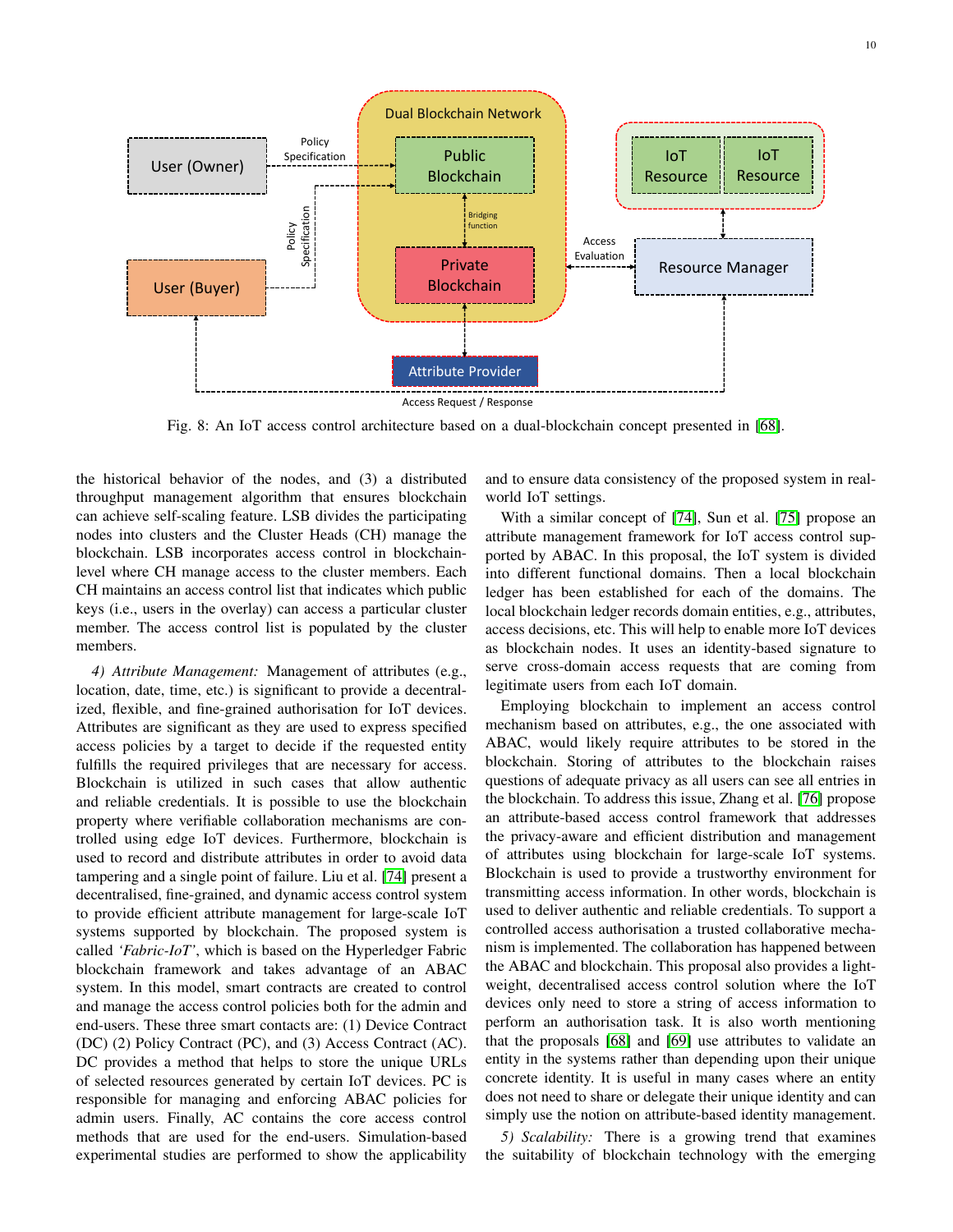<span id="page-10-0"></span>

Fig. 9: Fog computing for IoT access control in blockchain-based solutions.

fog computing technologies for IoT access control [\[82\]](#page-17-32). In Figure [9,](#page-10-0) we illustrate a conceptual view of employing fog computing for IoT access control in blockchain-based solutions. Recall that blockchain provides a distributed ledger for strong access to information and is decentralised in nature. This reinforces the decentralised requirement of access control in the IoT. The use of fog computing in IoT systems enhanced the use of traditional cloud computing technology for aggregating, processing, and analyzing heavy network traffic and workload. Fog nodes are used as a local controller located in a close distance of the edge IoT devices, acting as an intermediate layer between the edge IoT nodes and cloud servers [\[83\]](#page-17-33) [\[84\]](#page-17-34) [\[85\]](#page-17-35) [\[86\]](#page-17-36). Fog computing can be seen as an extension of cloud computing which provides a highly scalable and dynamic visualised platform for processing, strong and networking services between the cloud and the edge network [\[87\]](#page-17-37). Traditional cloud computing technology is widely used for aggregating, processing, and analyzing heavy network traffic and workload. However, in the case of IoT devices, cloud computing is not preferred platform in terms of responsiveness and intermediate processing of the IoT data. This further reinforces the resource-constrained nature of the IoT devices. In such a case, fog nodes can be seen as a local controller that is placed in close proximity to the edge IoT devices (e.g., geo-distributed fog servers) and it is primarily responsible for the local aggregation, processing, and analyzing the IoT data. As such, the fog architecture provides an intermediate layer between the edge IoT nodes and cloud servers. Moreover, fog provides efficient, delay-sensitive, and location-aware services for the edge IoT devices [\[88\]](#page-17-38).

Proposal [\[77\]](#page-17-28) discusses the concept of blockchain-enabled fog nodes that are used with the IoT devices to provide more flexible access control. This leverages flexibility to access control by considering the resource-constrained nature of the IoT devices. The fog nodes are used to enhance the scalability of the system where the heavy computational takes related to authentication and communicating with the blockchain network are carried out by the fog nodes. This improves the performance of the IoT devices. Fundamentally, the fog nodes interface to Ethereum smart contracts to authenticate the legitimate users to access resources (i.e., IoT devices). The proposed architecture is able to manage a vast amount of IoT devices and provide a decentralised feature of access control that connects a high number of IoT devices. The access control policies are enforced based on blockchain technology overcoming the bottleneck of a single centralised authority that manages the access control decisions. In this model, the edge IoT devices do not connect to the blockchain network directly, instead, they are connected to the blockchain using one or more management hubs. These hubs are distributed over the blockchain and potentially connected in different ways to the IoT devices which significantly provide considerable flexibility in the overall access control management.

In a similar vision to [\[77\]](#page-17-28), Farhadi et al. [\[78\]](#page-17-29) discuss a blockchain-enabled fog architecture to allow secure access control in IoT applications. For a set of for nodes a dedicated controller is defined. The proposed solution is based on a multi-data owner and multi-service provider environment. Where these are distributed over a wide area. A high conceptual view of a fog blockchain manager is discussed that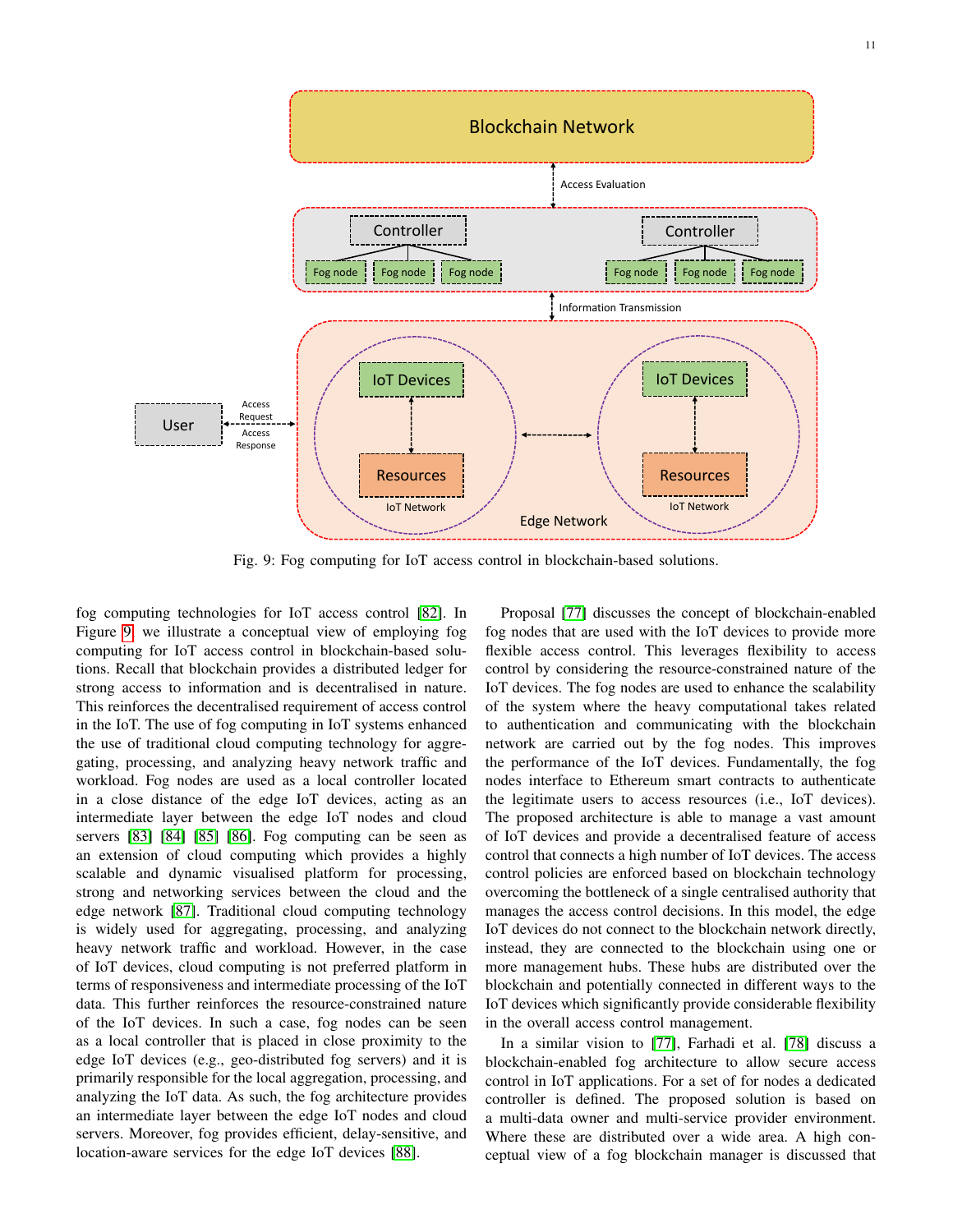is composed of fog nodes and a blockchain network govern by a set of controllers. A fog-to-fog consensus mechanisms is discussed to employ these security features in access control. No implementation is provided. In this work, IoT access control security is outlined with the following five dimensions: confidentiality, integrity, authenticity, non-repudiation, and availability.

Riabi et al. [\[79\]](#page-17-30) discuss an approach for distributed access control over fog computing for the IoT systems. In this approach, IoT nodes are connected to a local controller (a fog controller) which is able to perform heavy computation processing and synchronizes with the cloud servers. These controllers can be seen as the collaborative agents that helps integration of IoT nodes and cloud platforms. This provides flexibility in access control of data to a more granular level that are coming from multiple sources. A unified set of access control policies dedicated to an access is supplied to each controller. This in turn reduces both administrative and processing overheads of the system by a scalable distribution of computational power and storage capacity.

#### IV. DISCUSSION

<span id="page-11-0"></span>Several proposals discuss the need for IoT access control and specific requirements and dedicated frameworks. That said, access control in IoT is application-specific and it requires dedicated infrastructures and contexts within which it will function. Table [III](#page-12-0) summarises the access control proposals for IoT based on blockchain that are discussed above based on their purposes, key contributions, and whether they are implemented.However, we have observed that there is no complete solution that can cover every aspect of an IoT system to determine secure access control by specifying its requirements [\[89\]](#page-17-39). Conventional access control mechanisms are not directly applicable in IoT due to its unique features, including resource constrained devices and dynamic characteristics. Access control requirements are different in various levels of IoT system at a fine-grained level.

Blockchain has the potential to drive the access control issues in IoT to address the limitations of the conventional solutions and to a higher extent to provide more flexibility, scalability, control, trust, and security [\[90\]](#page-17-40). Due to specific requirements of IoT, the use of blockchain-based solutions needs to be focused on a particular issue and infrastructure on which the access control is applied. Blockchain is immutable and auditable which facilitates access control management. The immutability of the blockchain makes it impossible for malicious nodes to modify access control rules. The auditability of the blockchain ensures that all interactions between nodes, and thus access to the data, is reflected in blockchain. Thus, an attempt to access data or unauthorised access to the data will be recorded in the ledger which in turn enables the data/resource owner to detect the malicious activity and protect their resource [\[91\]](#page-18-0) [\[92\]](#page-18-1).

Among others, we have noted that the intrinsic features of blockchain helps in resource management by optimizing the resource utilisation rate and at the same time reducing the cost of the heavy-weight centralised service providers, transfer of access right from one entity to another entity, efficient enforcement of access control policies, management of attributes, and successively enhanced the scalability of fog nodes. These features are significant as access control decisions are highly dependent upon them. That said, blockchain can allow a platform for data collection and pass the collected data among IoT devices in a transparent and trustworthy fashion (by providing a verifiable and secure recording). For instance, with the provision of distributed computing and storage resource management for IoT access control using blockchain allows resource constraint IoT devices to perform local authorisation decisions in a faster way. In this, the authorisation chain can be verified inside the blockchain network in a decentralised manner and the access control conditions can be verified locally by the edge IoT devices [\[93\]](#page-18-2).

As noted above, using blockchain, this way of decentralised of access control can be an alternative for most of the centralised access control mechanisms, e.g., RBAC and ABAC. Recall, in RBAC and ABAC policy management and their informants are highly centralised and therefore it imposes several limitations when designing access control for a highly dynamic and scalable system like IoT, including single point of failure and many to one traffic nature. In Table [IV,](#page-13-0) we illustrate how blockchain-based access control for IoT addresses different salient features of access control requirements compared to the traditional RBAC, ABAC, and CapBAC mechanisms.

In Table [V,](#page-14-0) we illustrate the major advantages and disadvantages between blockchain and traditional access control mechanisms (e.g., RBAC, ABAC and CapBAC). However, based on the previous discussion, there are several open issues that must be addressed for a secure, efficient and robust access control for the IoT using blockchain-based systems in the future. We list them as follows:

#### *A. Policy Management*

In a highly dynamic and mobile system like the IoT, where there may be a large number of devices, being able to easily identify them, both uniquely and as groups and to provide access to the resources are challenging. Access control for the IoT requires the inclusion of proper policy enforcement mechanisms, which must define how the system should interact with other systems and entities [\[27\]](#page-16-18). We argue that this can be achieved by the underlying security policies determined by the policy decision component of the system. However, the challenge is how to place this policy decision component in a decentralised way to leverage the edge intelligence of the IoT devices [\[94\]](#page-18-3).

This enhances the specific requirements of the policy settings, including how policies are written and the corresponding permissions are granted [\[19\]](#page-16-10). For instance, in an IoTenabled smart healthcare setting that is spread over multiple domains, cooperation and communication between different actors, clinical establishments and hospital management are crucial to share information seamlessly when communicating with one another. A significant research issue in this area is, how to manage access control policies in a flexible and fine-grained way for the IoT at scale without the need for a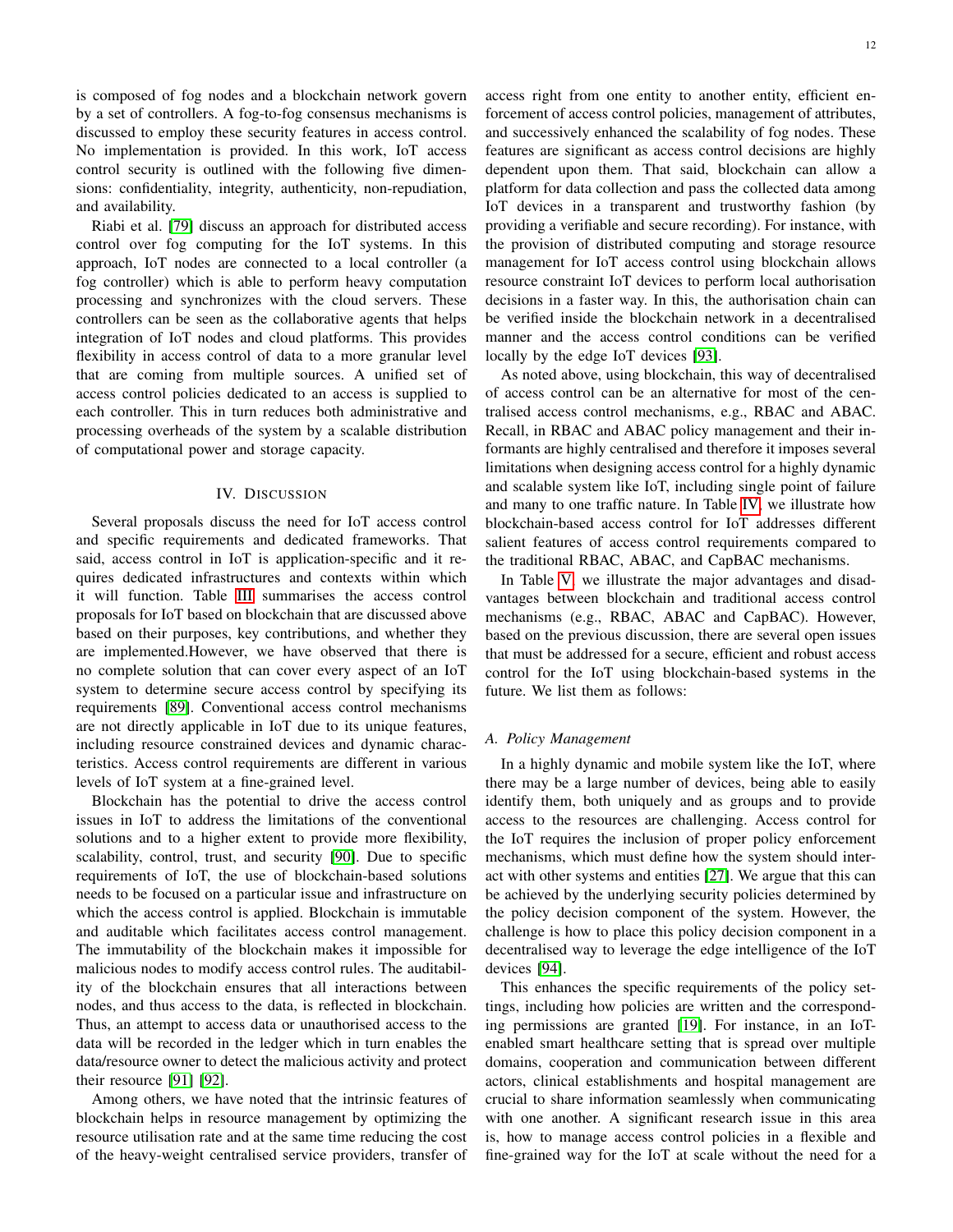<span id="page-12-0"></span>

| Reference | Year | Purposes                                                                                                                                                                                                                                     | Key Contribution                                                                                                                                                                                               | Implementation |
|-----------|------|----------------------------------------------------------------------------------------------------------------------------------------------------------------------------------------------------------------------------------------------|----------------------------------------------------------------------------------------------------------------------------------------------------------------------------------------------------------------|----------------|
| $[63]$    | 2018 | Building an access control model for IoT using<br>blockchain considering the resource constrained<br>nature of the IoT devices.                                                                                                              | Develops an access control architecture for<br>scalable management of IoT devices using<br>blockchain.                                                                                                         | Yes            |
| [64]      | 2019 | Examining the employment of smart contracts<br>for IoT access control.                                                                                                                                                                       | Proposes a smart contract based access con-<br>trol framework for IoT using supported by<br>blockchain.                                                                                                        | No             |
| [65]      | 2018 | Investigate the storage, identity, and access man-<br>agement issues for large-scale IoT systems using<br>blockchain-based solutions.                                                                                                        | Proposes a secure access control management<br>framework for heterogeneous IoT systems sup-<br>ported by blockchain, especially focused on re-<br>source constrained IoT devices.                              | No             |
| [66]      | 2018 | Examining access right delegation issue in IoT<br>using blockchain.                                                                                                                                                                          | Develops a delegation architecture called 'Blend-<br>CAC' for IoT using capabilities (as access to-<br>kens) and blockchain networks.                                                                          | <b>Yes</b>     |
| $[67]$    | 2018 | Examining the use of capabilities (as access<br>tokens) for transferring of access rights over the<br>blockchain networks.                                                                                                                   | Develops an access control architecture called<br>'CapChain'. that allows users to share and dele-<br>gate their access rights efficiently and seamlessly<br>to IoT devices.                                   | <b>Yes</b>     |
| [68] [69] | 2020 | Examining the access control delegation issues<br>(i.e., transferring of access rights from one entity<br>to another) for large-scale IoT systems using<br>blockchain.                                                                       | Develops a duel-blockchain based access con-<br>trol architecture that is asynchronous in nature,<br>decentralised and supported by attribute based<br>identity.                                               | Yes            |
| $[70]$    | 2019 | Addressing the identity and access management<br>issues in IoT using blockchain.                                                                                                                                                             | Presents a blockchain-based identity and access<br>management framework for large-scale IoT sys-<br>tems.                                                                                                      | No             |
| $[71]$    | 2017 | Examining the suitability of blockchain for dis-<br>tributed access control and data management in<br>the IoT.                                                                                                                               | Proposes a decentralised access control man-<br>agement for information sharing in IoT using<br>blockchain.                                                                                                    | No             |
| $[72]$    | 2021 | Building a secure communication and trustwor-<br>thy policy enforcement between the edge IoT<br>devices supported by the underlying blockchain<br>properties e.g., scalability, auditability, and trans-<br>parency.                         | Proposes a light-weight and decentralised secure<br>access control framework for enforcing access<br>control permissions using blockchain smart con-<br>tracts.                                                | Yes            |
| $[73]$    | 2019 | Building a low-resourced consuming distributed<br>time-based consensus algorithm to reduce pro-<br>cessing overheads for verifying blocks of a<br>blockchain network to provide fine-grained ac-<br>cess control to large-scale IoT systems. | Proposes a 'Light-weight Scalable Blockchain'<br>solution for IoT systems called as LSB con-<br>sidering requirements of the low-resourced IoT<br>devices and end-to-end security.                             | <b>Yes</b>     |
| $[74]$    | 2020 | Examining the use of blockchain for access<br>control and policy management for large-scale<br>IoT systems.                                                                                                                                  | Develops an access control framework called<br>'Fabric-IoT' that provides a decentralised, fine-<br>grained and dynamic access control manage-<br>ment for large-scale IoT systems supported by<br>blockchain. | Yes            |
| $[75]$    | 2021 | Addressing the access control issues in IoT sys-<br>tems using blockchain over different functional<br>domains.                                                                                                                              | Proposes an attribute-managed access control<br>framework for IoT using blockchain that sup-<br>ports cross-domain access requests.                                                                            | No             |
| $[76]$    | 2020 | Examining privacy-aware access control and ef-<br>ficient distribution and management of attributes<br>using blockchain for large-scale IoT systems.                                                                                         | Proposes an attribute-based collaborative access<br>control scheme using blockchain for IoT devices.                                                                                                           | <b>Yes</b>     |
| $[77]$    | 2018 | Examining how to enhance the scalability of an<br>IoT system where the heavy computational takes<br>are carried out by the fog nodes.                                                                                                        | Proposes a framework that leverages flexibility<br>to access control by considering resource con-<br>strained nature of the IoT devices supported by<br>fog nodes.                                             | Yes            |
| $[78]$    | 2019 | Examining data security in IoT access control<br>using fog computing.                                                                                                                                                                        | Proposes a blockchain-enabled fog architecture<br>that provides a secure access control in IoT<br>applications.                                                                                                | No             |
| $[79]$    | 2017 | Examining the use of fog nodes for heavy com-<br>putational processing for IoT.                                                                                                                                                              | Develops a distributed and fine-grained access<br>control architecture for IoT supported by fog<br>computing.                                                                                                  | Yes            |

TABLE III: Summary of access control mechanisms for the IoT based on blockchain technology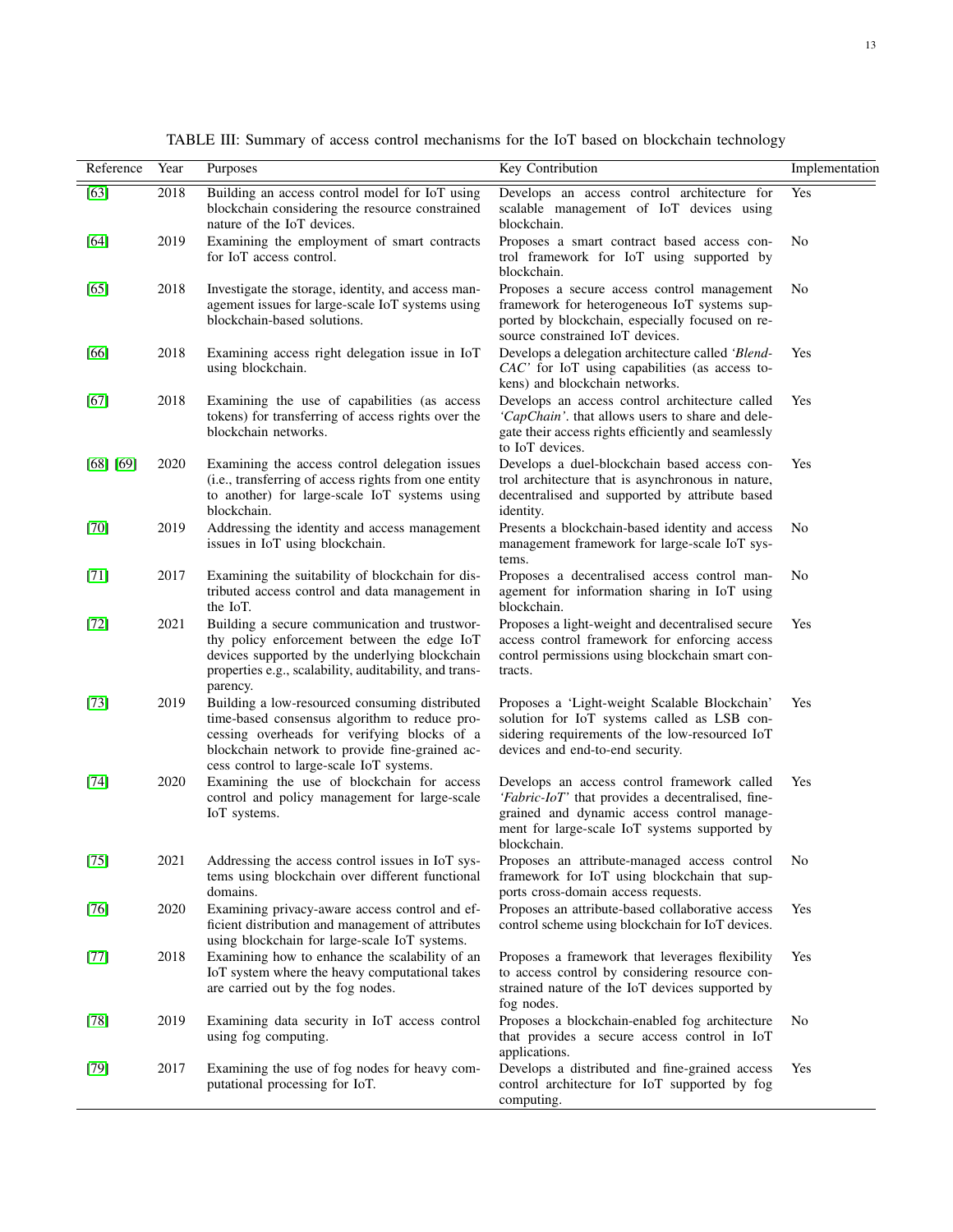AC Requirements RBAC ABAC CapBAC BC-based Scalability **Low** Medium High High Ease of use  $\qquad$  Medium High High High High Choice of architecture Centralised Centralised Distributed Distributed Data trust **High** Medium Low High Continual control **Medium** High High High High Security **High** Medium Low High Support for integration  $\qquad$  Yes Yes Yes Yes Yes Cross domain access control No No Yes Yes

<span id="page-13-0"></span>TABLE IV: Comparison of access control requirements in blockchain-based access control and the commonly used access control mechanisms for the IoT systems.  $(AC = access control, BC = blockchain)$ 

centralised component. This supports the use of blockchain for managing access control and efficient policy management in a decentralised way. There is a need for a policy management framework for blockchain to publish policies that can efficiently express the rights to access a resource and at the same time secure the distributed transfer of such access rights between the entities. In addition, managing access control policies in blockchain transforms the policy evaluation process to executable smart contracts which leverages several advantages of security features of reliability, traceability, and information integrity [\[95\]](#page-18-4).

### *B. Trust Management*

The scale of the IoT systems makes it necessary to question certain aspects of traditional approaches to trust management [\[96\]](#page-18-5) [\[97\]](#page-18-6). However, managing trust in an IoT context is difficult. Heterogeneity and high dynamics in the systems bring new challenges to establish a trustworthy environment that further reinforces the absence of proper trust mechanisms in the IoT. It is important to quantify the perception of trust and the corresponding access control permissions that are contextsensitive, subjective, and in many cases vary in different ways based on the social issues [\[98\]](#page-18-7). Contextual information must be also taken into consideration at the time of trust value verification and update, further complicating the situation [\[99\]](#page-18-8).

In IoT, the interaction between the entities may be for a very short period of time and the entities may be interacting only once for their entire life-time. In other cases, the interactions may be very frequent and may be for a longer period of time. Further, we note that the IoT devices are in general resource constrained. They have limited battery power, memory capacity and processing speed [\[100\]](#page-18-9). Therefore, it is often not possible to store extensive interaction history or employ traditional heavy-weight security mechanisms in those devices for trust evaluation. It could be argued that, given the potentially highly unpredictable nature of interactions and uncertainty present in data (physical and digital data) that are coming from multiple sources in an IoT system, the need for trust in enforcing access control mechanisms is even greater in such systems [\[101\]](#page-18-10) [\[102\]](#page-18-11) [\[103\]](#page-18-12). That said, in many cases, employing a centralised trusted authority is not feasible in the IoT [\[104\]](#page-18-13).

In this context, a significant challenge is to develop a trust management framework for IoT access control to deal with

uncertainty present in such a decentralised system, e.g., multiagent systems, where autonomous entities (e.g., agents) need to perform individual tasks, either for themselves or on behalf of a human user. In other words, given the desirable properties of trust (e.g., dynamic, content-dependent, transitive, etc.) and various sources of uncertainties, a major research question that is unsolved at present is how to represent trust for natural and artificial uncertainties. Natural uncertainty is about the outcome of a transaction, whereas artificial uncertainty results from second-hand experiences (i.e., opinions that are learned from other entities/sources). As noted above, among others, the potential adaptations of blockchain for IoT can provide decentralised, secure and robust access control while replacing the centralised trusted authority [\[105\]](#page-18-14) [\[106\]](#page-18-15) [\[107\]](#page-18-16). This will enable more transparency in IoT access control for both users and devices based on a level of collaboration, efficiency and improved visibility of trust among the entities.

# *C. Standardisation*

The characteristics of IoT make it challenging to address interoperability and standardisation within the systems, applications, and various services [\[108\]](#page-18-17). In the IoT, there are many issues related to a diverse number of protocols as well as the lack of agreement on which ones work best for individual layers of an IoT architecture. Significantly, most of the Internet standards are designed for general purpose devices and do not account for the specific requirement of IoT . We observe that many of the access control models can fit in one integrated system but are unsuitable for others. Given the nature (e.g., resource-constrained, dynamic, highly scalable) of an IoT system, these access control requirements are varied, and enforcing a proper standardisation is extremely difficult for the IoT. This includes the potential disruption of the international communication lines, dynamically utilizing locally available IoT resources, and constant adaptation of new services and applications [\[109\]](#page-18-18). As such, a furture research issue is how to coordinate with different blockchain technologies, applications, and services to maintain seamless interoperability for the IoT systems in a standardised way.

While various organisations, e.g., the IEEE and the Internet Engineering Task Force (IETF), are actively working on IoT standardisation, as of now, there is no standard platform for IoT aggregation whether it comes to applications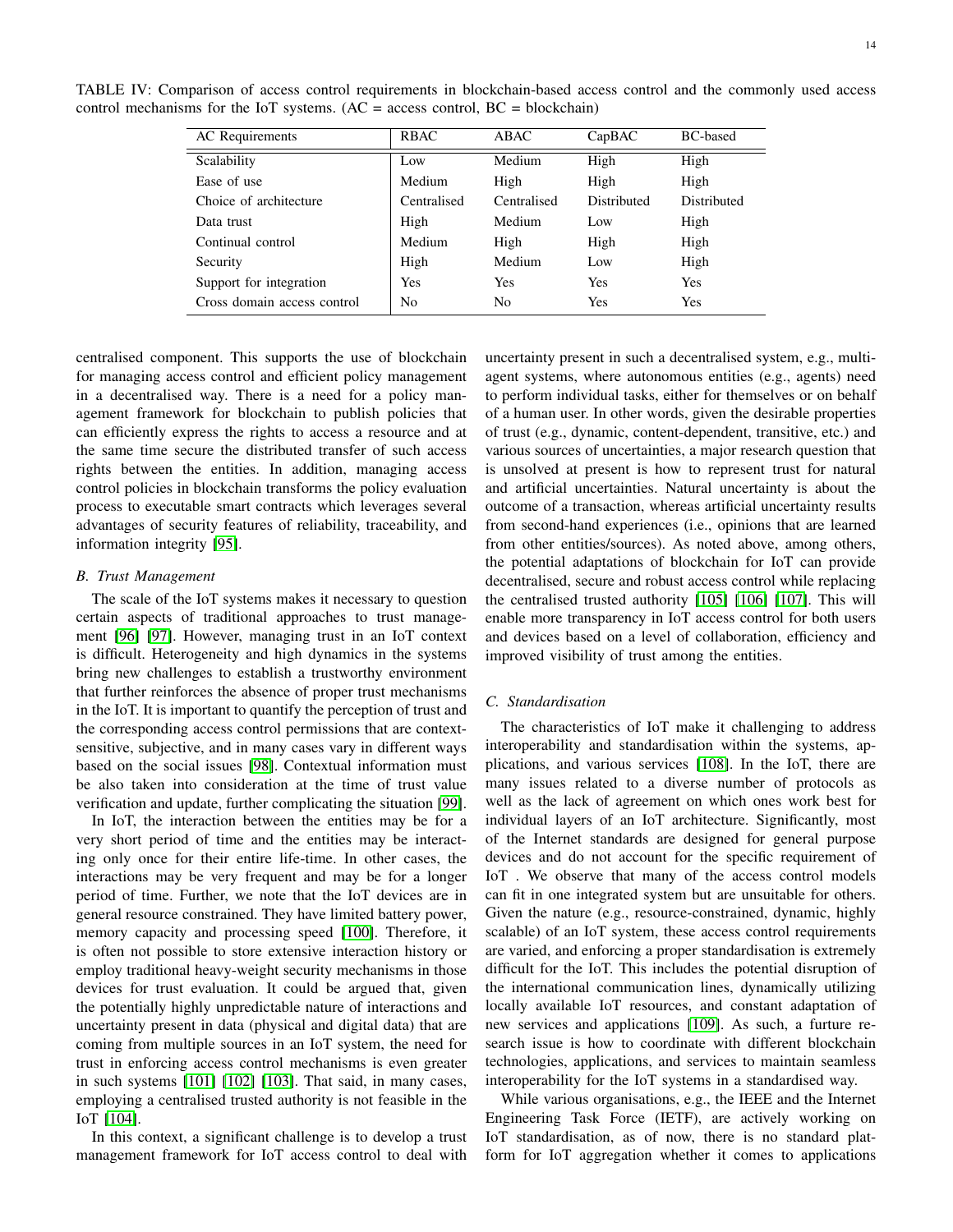<span id="page-14-0"></span>TABLE V: Major advantages and disadvantages of different access control mechanisms used for the IoT systems

| AC Mechanisms | Advantages                                                                                                                                                                                          | Disadvantages                                                                                                                                                                                                                                  |
|---------------|-----------------------------------------------------------------------------------------------------------------------------------------------------------------------------------------------------|------------------------------------------------------------------------------------------------------------------------------------------------------------------------------------------------------------------------------------------------|
| <b>RBAC</b>   | Provides stronger security by enforcing effec-<br>tive policy management.                                                                                                                           | Policy management and their informants are<br>highly centralised. It typically requires explicit<br>user assignment to specific roles and supports<br>only pre-defined and static policies which do<br>not support the scale of an IoT system. |
| ABAC          | Provides flexibility as the access control deci-<br>sion is performed based on attributes. It helps<br>to enforce fine-grained access control policies<br>in real-time.                             | In an IoT context, the use of ABAC raises<br>important questions of the number of policy<br>requirements, the policy evaluations, storage of<br>attribute policy base, and the associated cost of<br>applications.                             |
| CapBAC        | Considers the resource-constrained characteris-<br>tics of the IoT devices simplifies the distribution<br>of permissions, and allows fine-grained access<br>control. It is decentralised by nature. | Management of the number of capabilities that<br>are required in a realistic IoT system and the<br>issues of capability propagation and revocation<br>are two common challenges when employing it<br>for IoT systems.                          |
| Blockchain    | Provides high security to prevent unauthorised<br>data access. It is a distributed database of veri-<br>fiable records.                                                                             | Scalability remains an open issue for blockchain<br>management. For instance, blockchain ledgers<br>can expand large over time that raises the issue<br>to download and store the ledger.                                                      |

and services [\[110\]](#page-18-19). Today, many IoT devices are deployed with proprietary protocols which further makes it difficult to communicate among multiple IoT devices using a single blockchain platform [\[111\]](#page-18-20).

#### *D. Identity Management*

We argue that the scope and nature of an IoT system mean that insisting on a definitive, unique, identity in every case is overly restrictive. While in some circumstances such unique identification will be required, in other cases less defined identities will suffice for the needs of application functionality and policy specification. It is challenging to analyze, appraise and classify the various representations of identities in a detailed and comprehensive manner, and examine their suitability within the context of an IoT system [\[112\]](#page-18-21). The vision of IoT implies that knowing the identities of individual entities before an interaction is, in many cases, impractical. To this end, future research should address how to design a flexible identity management framework for IoT access control at scale supported by blockchain technology [\[113\]](#page-18-22).

There are several proposed identity management frameworks; however, they have not been demonstrated to adequately address the particular nature of the IoT, including its scale and heterogeneous context [\[114\]](#page-18-23). Blockchain can enable a robust network meshes in which IoT devices can communicate securely without the need for revealing each other's identities. This can be achieved by employing efficient consensus mechanisms. We note that ABAC can be an alternative for managing IoT identity, where users are identified by sets of attributes e.g., name, age, location, etc [\[115\]](#page-18-24) [\[116\]](#page-18-25). Significantly, in ABAC, access control permissions are assigned based on the policies that are governed by the attributes. These attributes can be seen as the properties that describe specific features of users, resources, contexts, and conditions. The attributes of the user and those of the resource together determine the set of operations (based on the policies) that can be performed in a specific context. The use of attributes can provide a powerful method of specifying access policies in a flexible and fine-grained way that is particularly useful in an IoT system. Proposal [\[117\]](#page-18-26) further demonstrates how using attributes, we can flexibly define IoT identity, which in turn specifies the available permissions. This reduces the number of policies that must be created by allowing a single attribute expression to provide access to multiple resources. Note that the same attributes may have different values in different contexts. For instance, let us consider the attribute 'qualified' which may exist in two contexts e.g. 'a taxi driver' and 'a plane pilot'. In other words, in this case, the attribute 'qualified' may have the value 'true' in the context of a taxi driver but 'not true' in the case of a plane pilot. There are also possibilities to create smart contracts to enable controlled data disclosure which in turn help in IoT identity management providing 'trusted' auditability required for IoT access control systems [\[118\]](#page-18-27) [\[119\]](#page-18-28) [\[120\]](#page-18-29).

# *E. Road Ahead*

We observed that there is a need for protecting IoT systems from unauthorised users, services, and applications by enforcing appropriate access control mechanisms that satisfy the various characteristics and requirements of an IoT system. This could not be fixed with the use of simple software patches or applying heavy-weight security mechanisms inside the resource constrained IoT devices, rather it requires the dedicated access control architecture, light-weight security mechanisms, secure communication protocols and appropriate policy management [\[121\]](#page-18-30). Moreover, the scope and variety of recent technological developments impose sophisticated constraints e.g., find-grained security attributes, for authentication and authorisation in IoT systems that are not supported by earlier security frameworks. Entities in IoT still need some basis on which to determine whether to interact with one another, including the bestowal and acknowledgement of access control rights. Consider the context of the size and scale in an IoT system, the access control mechanisms must be asynchronous.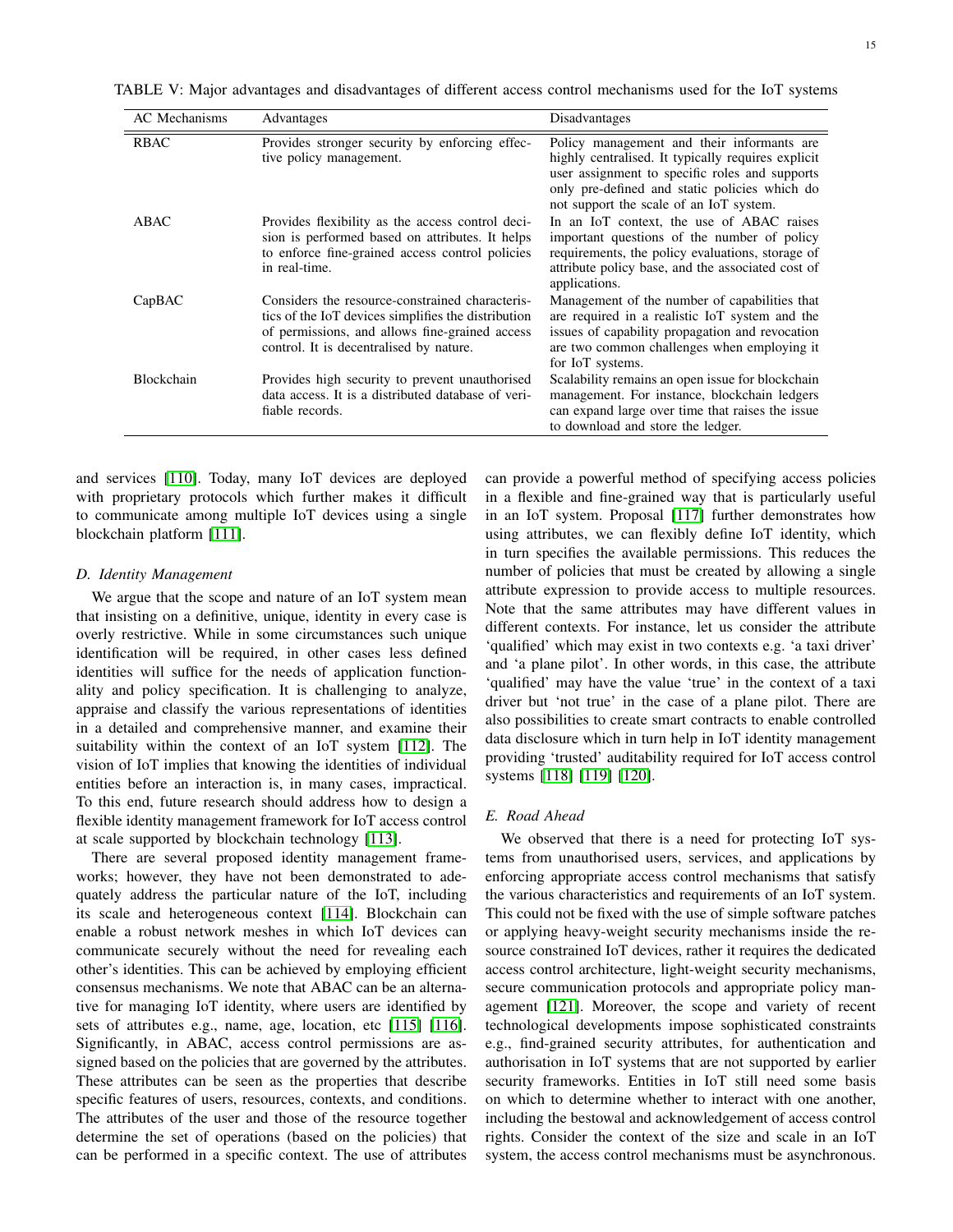Using blockchain access control policies are encrypted and securely stored inside the blocks that gives more flexibility in accessing these policies when required. That said, it should not be assumed that entities in an IoT system are constantly in communication with each or the wider system [\[122\]](#page-18-31). The use of blockchain also reduces the dependencies over a single central manager. A single control point would run the risks of single point of failure, amongst others. We also noted that there is a need to minimize the overhead created by many security mechanisms for the IoT. These mechanisms can be enforced in various ways in access control and policy management e.g., in back-end management, secure design, and development practices, or even at an application level. Recall, access control in IoT is application-specific and it requires dedicated infrastructures and contexts within which it will function [\[123\]](#page-18-32).

We noted, among others, that building trust between various entities in a highly dynamic and scalable system like the IoT is a challenging task that is significant when sharing information and controlling their access. Most of the access control approaches at present enhance the traditional distributed trust management systems for the IoT, lacking the proper need for trust in an IoT context [\[124\]](#page-18-33). We argue that there is a need to investigate the fusion of multiple observations along with the distributed aspects of trust in decision making under multiple-sources for large-scale IoT systems. We note that comprehensive research in IoT trust is required which must consider a complete view of an IoT system, along with its access control needs and design requirements supported by blockchain technology.

Moreover, the convergence of Artificial Intelligence (AI) in blockchain technology is promising and can be combined in multiple dimensions to build a sustainable access control mechanism for IoT systems [\[125\]](#page-18-34). With the help of Machine Learning (ML) algorithms, AI can improve access control processes by detecting access patterns and optimize the network's maintenance with little or no human interference. However, a broad spectrum of adaptation and integration of blockchain and AI technologies in IoT bring both opportunities and challenges in terms of scalability, security, identity, interoperability, and trust management. For blockchain transformation in AI need to provide accuracy and certainty to devise consensus protocols for mining nodes in developing successful cognitive systems. Some of the challenges for ML adaptation in blockchain in IoT include the design and development of smart agents with improved learning capability to regulate blockchain, and the proper consideration of uncertainty, e.g., the risks related to a given access control mechanism, that are present in such highly dynamic IoT systems. An efficient access control framework must be built to combine MLassisted data fusion mechanisms for multi-layer and multivendor blockchain systems for data authorisation in IoT. The other aspect could be the implementation of ML algorithms in smart contracts [\[126\]](#page-18-35). This requires novel solutions from both the theoretical and practical sides. There is a need for methodological, algorithmic, mathematical, and computational models combining blockchain and AI to solve the theoretical and practical problems in large-scale IoT systems [\[127\]](#page-18-36).

# V. CONCLUSION

<span id="page-15-8"></span>With the rapid development of the IoT, research in the IoT landscape becomes an important issue and it continues to grow every day. However, one significant challenge is the provision of security within the IoT, in particular, the need for access control is paramount. We have noted that the traditional access control mechanisms cannot achieve efficient management of access control policies and enforcement of authorisation decisions for large-scale IoT systems. That said, IoT systems require a unique solution for access control. We observed that the blockchain has the potential to achieve the several desire goals of IoT access control e.g., tamperproof, trusted, decentralised control, data transparency, and auditability. However, one common issue to the existing access control surveys in IoT is that they have a lack of focus on the emerging blockchain technology. In this paper, we reviewed recent trends of such blockchain-based access control solutions for the IoT systems. We provided a systematic discussion of the existing blockchain-based access control solutions for the IoT by categorizing them based on the certain access control needs they satisfy e.g., resource management, access rights transfer, permission enforcement, attribute management, and scalability. We have shown how blockchain can improve the limitations of IoT access control issues over the traditional access control mechanisms addressing these access control needs. Our review also explored a list of important future research directions in order to address policy management, trust, identity management, and inclusion of data-driven technology (e.g., artificial intelligence) to deliver a flexible, decentralised, trustworthy and fine-grained access control for the IoT supported by blockchain.

#### **REFERENCES**

- <span id="page-15-0"></span>[1] T. Qiu, N. Chen, K. Li, M. Atiquzzaman, and W. Zhao, "How can heterogeneous internet of things build our future: A survey," *IEEE Communications Surveys Tutorials*, vol. 20, no. 3, pp. 2011–2027, thirdquarter 2018.
- <span id="page-15-1"></span>[2] "Cisco: The zettabyte era: Trends and analysis," [https:](https://www.cisco.com/c/en/us/solutions/collateral/service-provider/visual-networking-index-vni/vni-hyperconnectivity-wp.html) [//www.cisco.com/c/en/us/solutions/collateral/service-provider/](https://www.cisco.com/c/en/us/solutions/collateral/service-provider/visual-networking-index-vni/vni-hyperconnectivity-wp.html) [visual-networking-index-vni/vni-hyperconnectivity-wp.html,](https://www.cisco.com/c/en/us/solutions/collateral/service-provider/visual-networking-index-vni/vni-hyperconnectivity-wp.html) [Online: accessed 24-Oct-2018].
- <span id="page-15-2"></span>[3] J. Lin, W. Yu, N. Zhang, X. Yang, H. Zhang, and W. Zhao, "A Survey on Internet of Things: Architecture, Enabling Technologies, Security and Privacy, and Applications," *IEEE Internet of Things Journal*, vol. 4, no. 5, pp. 1125–1142, Oct. 2017. [Online]. Available: <http://dx.doi.org/10.1109/jiot.2017.2683200>
- <span id="page-15-3"></span>[4] I. Alqassem, "Privacy and security requirements framework for the internet of things (IoT)." [Online]. Available: [https://dl.acm.org/](https://dl.acm.org/citation.cfm?id=2591201) [citation.cfm?id=2591201](https://dl.acm.org/citation.cfm?id=2591201)
- <span id="page-15-4"></span>[5] M. Frustaci, P. Pace, G. Aloi, and G. Fortino, "Evaluating critical security issues of the iot world: Present and future challenges," *IEEE Internet of Things Journal*, vol. 5, no. 4, pp. 2483–2495, Aug 2018.
- <span id="page-15-5"></span>[6] Y. Andaloussi, M. E. Ouadghiri], Y. Maurel, J. Bonnin, and H. Chaoui, "Access control in iot environments: Feasible scenarios," *Procedia Computer Science*, vol. 130, pp. 1031–1036, 2018, the 9th International Conference on Ambient Systems, Networks and Technologies (ANT 2018). [Online]. Available: [http://www.](http://www.sciencedirect.com/science/article/pii/S1877050918305064) [sciencedirect.com/science/article/pii/S1877050918305064](http://www.sciencedirect.com/science/article/pii/S1877050918305064)
- <span id="page-15-6"></span>[7] W. Tolone, G.-J. Ahn, T. Pai, and S.-P. Hong, "Access control in collaborative systems," *ACM Computing Surveys (CSUR)*, vol. 37, no. 1, pp. 29–41, 2005.
- <span id="page-15-7"></span>[8] M. Dabbagh and A. Rayes, "Internet of Things Security and Privacy," in *Internet of Things From Hype to Reality*. Springer International Publishing, 2017, pp. 195–223. [Online]. Available: [http://dx.doi.org/10.1007/978-3-319-44860-2](http://dx.doi.org/10.1007/978-3-319-44860-2_8)\_8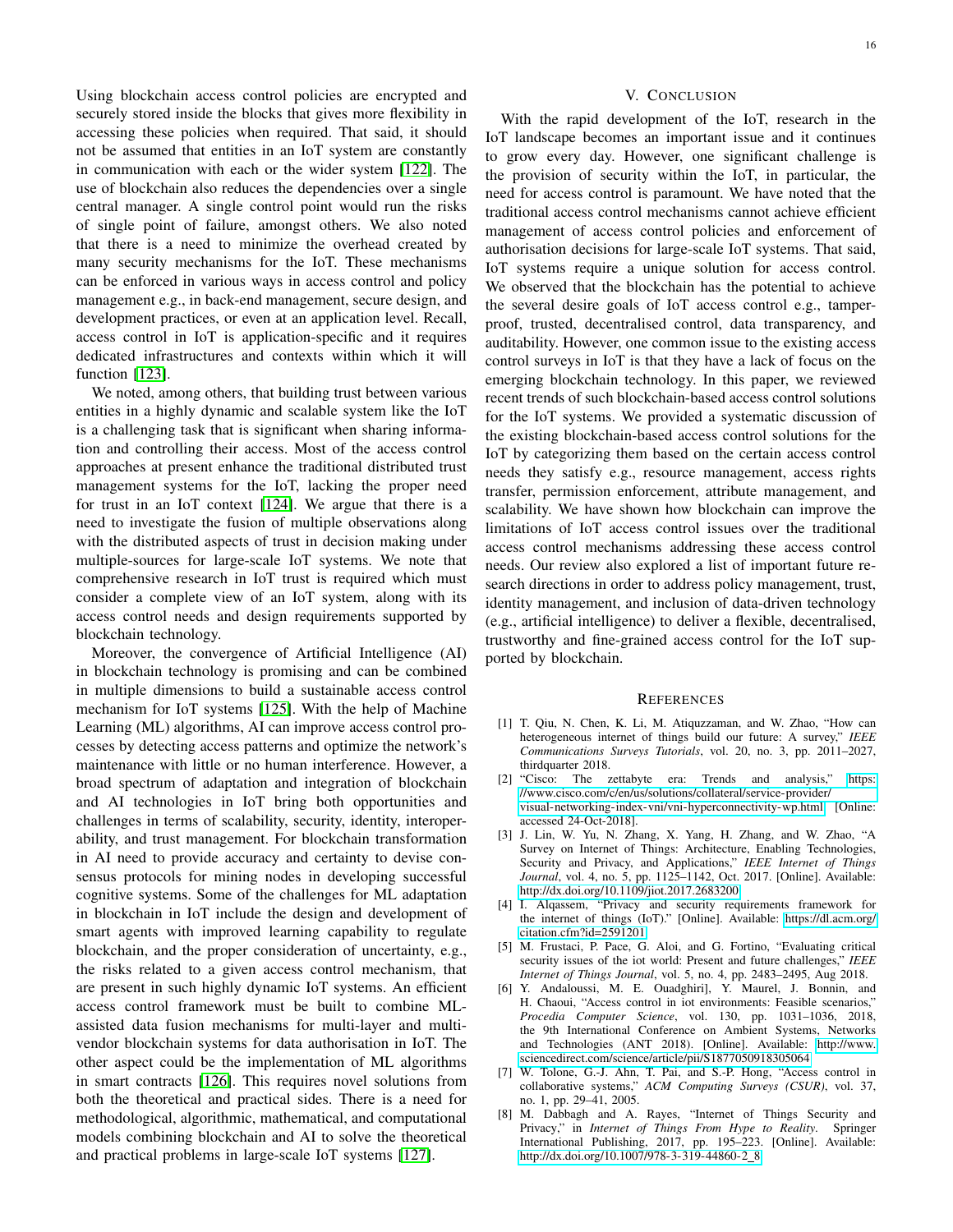- <span id="page-16-0"></span>[9] S. Pal, M. Hitchens, V. Varadharajan, and T. Rabehaja, "Policy-based access control for constrained healthcare resources in the context of the internet of things," *Journal of Network and Computer Applications*, vol. 139, pp. 57–74, 2019.
- <span id="page-16-1"></span>[10] U. Majeed, L. U. Khan, I. Yaqoob, S. A. Kazmi, K. Salah, and C. S. Hong, "Blockchain for iot-based smart cities: Recent advances, requirements, and future challenges," *Journal of Network and Computer Applications*, vol. 181, p. 103007, 2021. [Online]. Available: <https://www.sciencedirect.com/science/article/pii/S1084804521000345>
- <span id="page-16-2"></span>[11] X. Wang, X. Zha, W. Ni, R. P. Liu, Y. J. Guo, X. Niu, and K. Zheng, "Survey on blockchain for internet of things," *Computer Communications*, vol. 136, pp. 10–29, 2019.
- <span id="page-16-3"></span>[12] C. Dukkipati, Y. Zhang, and L. C. Cheng, "Decentralized, blockchain based access control framework for the heterogeneous internet of things," in *Proceedings of the Third ACM Workshop on Attribute-Based Access Control*, ser. ABAC'18. New York, NY, USA: Association for Computing Machinery, 2018, p. 61–69. [Online]. Available: <https://doi.org/10.1145/3180457.3180458>
- <span id="page-16-4"></span>[13] S. Rouhani and R. Deters, "Blockchain based access control systems: State of the art and challenges," in *IEEE/WIC/ACM International Conference on Web Intelligence*, ser. WI'19. New York, NY, USA: Association for Computing Machinery, 2019, p. 423–428. [Online]. Available:<https://doi.org/10.1145/3350546.3352561>
- <span id="page-16-5"></span>[14] N. Fotiou, T. Kotsonis, G. F. Marias, and G. C. Polyzos, "Access control for the internet of things," in *Secure Internet of Things (SIoT), 2016 International Workshop on*. IEEE, 2016, pp. 29–38.
- <span id="page-16-6"></span>[15] W. Elsayed, T. Gaber, N. Zhang, and M. I. Moussa, "Access control models for pervasive environments: A survey," in *The 1st International Conference on Advanced Intelligent System and Informatics (AISI2015), November 28-30, 2015, Beni Suef, Egypt*. Springer, 2016, pp. 511–522.
- <span id="page-16-7"></span>[16] A. Ranjan and G. Somani, "Access Control and Authentication in the Internet of Things Environment," in *Connectivity Frameworks for Smart Devices*, ser. Computer Communications and Networks, Z. Mahmood, Ed. Springer International Publishing, 2016, pp. 283–305. [Online]. Available: [http://dx.doi.org/10.1007/978-3-319-33124-9](http://dx.doi.org/10.1007/978-3-319-33124-9_12)\_12
- <span id="page-16-8"></span>[17] Y. Zhang and X. Wu, "Access control in internet of things: A survey," *arXiv preprint arXiv:1610.01065*, 2016.
- <span id="page-16-9"></span>[18] M. Alramadhan and K. Sha, "An overview of access control mechanisms for internet of things," in *2017 26th International Conference on Computer Communication and Networks (ICCCN)*, July 2017, pp. 1–6.
- <span id="page-16-10"></span>[19] S. Ravidas, A. Lekidis, F. Paci, and N. Zannone, "Access control in internet-of-things: A survey," *Journal of Network and Computer Applications*, vol. 144, pp. 79 – 101, 2019. [Online]. Available: <http://www.sciencedirect.com/science/article/pii/S108480451930222X>
- <span id="page-16-11"></span>[20] E. Bertin, D. Hussein, C. Sengul, and V. Frey, "Access control in the internet of things: a survey of existing approaches and open research questions," *Annals of Telecommunications*, Mar 2019. [Online]. Available:<https://doi.org/10.1007/s12243-019-00709-7>
- <span id="page-16-12"></span>[21] A. Ouaddah, H. Mousannif, A. Abou Elkalam, and A. Ait Ouahman, "Access control in the Internet of Things: Big challenges and new opportunities," *Computer Networks*, vol. 112, pp. 237–262, Jan. 2017. [Online]. Available:<http://dx.doi.org/10.1016/j.comnet.2016.11.007>
- <span id="page-16-13"></span>[22] I. Riabi, H. K. B. Ayed, and L. A. Saidane, "A survey on blockchain based access control for internet of things," in *2019 15th International Wireless Communications Mobile Computing Conference (IWCMC)*, 2019, pp. 502–507.
- <span id="page-16-14"></span>[23] C. Amritanand and P. Vipin, "A survey on blockchain based access control for iot," in *Proceedings of International Conference on Recent Trends in Computing, Communication and Networking Technologies (ICRTCCNT)*, 2019, pp. 618–623.
- <span id="page-16-15"></span>[24] S. Rouhani and R. Deters, "Blockchain based access control systems: State of the art and challenges," *CoRR*, vol. abs/1908.08503, 2019. [Online]. Available:<http://arxiv.org/abs/1908.08503>
- <span id="page-16-16"></span>[25] A. I. Abdi, F. E. Eassa, K. Jambi, K. Almarhabi, and A. S. A.-M. AL-Ghamdi, "Blockchain platforms and access control classification for iot systems," *Symmetry*, vol. 12, no. 10, 2020. [Online]. Available: <https://www.mdpi.com/2073-8994/12/10/1663>
- <span id="page-16-17"></span>[26] F. Ghaffari, E. Bertin, J. Hatin, and N. Crespi, "Authentication and access control based on distributed ledger technology: A survey," in *2020 2nd Conference on Blockchain Research Applications for Innovative Networks and Services (BRAINS)*, 2020, pp. 79–86.
- <span id="page-16-18"></span>[27] J. Qiu, Z. Tian, C. Du, Q. Zuo, S. Su, and B. Fang, "A survey on access control in the age of internet of things," *IEEE Internet of Things Journal*, vol. 7, no. 6, pp. 4682–4696, 2020.
- <span id="page-16-19"></span>[28] F. Jameel, Z. Hamid, F. Jabeen, S. Zeadally, and M. A. Javed, "A survey of device-to-device communications: Research issues and challenges, *IEEE Communications Surveys Tutorials*, vol. 20, no. 3, pp. 2133– 2168, thirdquarter 2018.
- <span id="page-16-20"></span>[29] K. Ashton, "That 'Internet of Things' Thing," *RFID*, 2009. [Online]. Available:<http://www.rfidjournal.com/articles/view?4986>
- <span id="page-16-21"></span>[30] I. Makhdoom, M. Abolhasan, J. Lipman, R. P. Liu, and W. Ni, "Anatomy of threats to the internet of things," *IEEE Communications Surveys Tutorials*, pp. 1–1, 2018.
- <span id="page-16-22"></span>[31] V. Beltran and A. F. Skarmeta, "Overview of device access control in the iot and its challenges," *IEEE Communications Magazine*, vol. 57, no. 1, pp. 154–160, January 2019.
- <span id="page-16-23"></span>[32] Y. A. Qadri, A. Nauman, Y. B. Zikria, A. V. Vasilakos, and S. W. Kim, "The future of healthcare internet of things: A survey of emerging technologies," *IEEE Communications Surveys Tutorials*, vol. 22, no. 2, pp. 1121–1167, 2020.
- <span id="page-16-24"></span>[33] W. Wang, J. Li, L. Wang, and W. Zhao, "The internet of things for resident health information service platform research," in *IET International Conference on Communication Technology and Application (ICCTA)*. IET, Oct. 2011, pp. 631–635. [Online]. Available:<http://dx.doi.org/10.1049/cp.2011.0745>
- <span id="page-16-25"></span>[34] S. Pal, M. Hitchens, V. Varadharajan, and T. Rabehaja, "On design of a fine-grained access control architecture for securing iot-enabled smart healthcare systems," in *Proceedings of the 14th EAI International Conference on Mobile and Ubiquitous Systems: Computing, Networking and Services*, ser. MobiQuitous 2017. New York, NY, USA: Association for Computing Machinery, 2017, p. 432–441. [Online]. Available: [https://doi.org/10.1145/3144457.](https://doi.org/10.1145/3144457.3144485) [3144485](https://doi.org/10.1145/3144457.3144485)
- <span id="page-16-26"></span>[35] Y. Chahid, M. Benabdellah, and A. Azizi, "Internet of things security," in *2017 International Conference on Wireless Technologies, Embedded and Intelligent Systems (WITS)*. IEEE, Apr. 2017, pp. 1–6. [Online]. Available:<http://dx.doi.org/10.1109/wits.2017.7934655>
- <span id="page-16-27"></span>[36] M. Alaslani, F. Nawab, and B. Shihada, "Blockchain in iot systems: End-to-end delay evaluation," *IEEE Internet of Things Journal*, vol. 6, no. 5, pp. 8332–8344, 2019.
- <span id="page-16-28"></span>[37] I. Butun, P. Österberg, and H. Song, "Security of the internet of things: Vulnerabilities, attacks, and countermeasures," *IEEE Communications Surveys Tutorials*, vol. 22, no. 1, pp. 616–644, 2020.
- <span id="page-16-29"></span>[38] C. Patel and N. Doshi, *Security Challenges in IoT Cyber World*. Cham: Springer International Publishing, 2019, pp. 171–191. [Online]. Available: [https://doi.org/10.1007/978-3-030-01560-2](https://doi.org/10.1007/978-3-030-01560-2_8) 8
- <span id="page-16-30"></span>[39] T. Mahler, N. Nissim, E. Shalom, I. Goldenberg, G. Hassman, A. Makori, T. Kochav, U. Elovici, and Y. Shahar, "Know Your Enemy: Characteristics of Cyber-Attacks on Medical Imaging Devices," Feb. 2018. [Online]. Available:<http://arxiv.org/abs/1801.05583>
- <span id="page-16-31"></span>[40] W. Sun, Z. Cai, Y. Li, F. Liu, S. Fang, and G. Wang, "Security and privacy in the medical internet of things: A review," *Security and Communication Networks*, vol. 2018, 2018. [Online]. Available: <https://doi.org/10.1155/2018/5978636>
- <span id="page-16-32"></span>[41] WIRED, "How the Internet of Things got Hacked," [https://www.wired.](https://www.wired.com/2015/12/2015-the-year-the-internet-of-things-got-hacked/) [com/2015/12/2015-the-year-the-internet-of-things-got-hacked/,](https://www.wired.com/2015/12/2015-the-year-the-internet-of-things-got-hacked/) 2015, [Online: accessed 01-Oct-2017].
- <span id="page-16-33"></span>[42] "Mirai Botnet DDoS Attack Type," [https://www.corero.com/resources/](https://www.corero.com/resources/ddos-attack-types/mirai-botnet-ddos-attack.html/) [ddos-attack-types/mirai-botnet-ddos-attack.html/,](https://www.corero.com/resources/ddos-attack-types/mirai-botnet-ddos-attack.html/) 2016, [Online: accessed 10-Oct-2018].
- <span id="page-16-34"></span>[43] "The Internet of Things: Cayla doll is banned in Germany over privacy and security concerns," [https://www.lexology.com/library/detail.aspx?](https://www.lexology.com/library/detail.aspx?g=d3a5448e-ecbc-41fb-b0cb-3d28bdfe841e) [g=d3a5448e-ecbc-41fb-b0cb-3d28bdfe841e,](https://www.lexology.com/library/detail.aspx?g=d3a5448e-ecbc-41fb-b0cb-3d28bdfe841e) 2017, [Online: accessed 01-Oct-2018].
- <span id="page-16-35"></span>[44] S. Robinson, "Smart home attacks are a reality, even as the smart home market soars," 2019, [Accessed 25-May-2019]. [Online]. Available: [https://www.cisco.com/c/en/us/solutions/internet-of-things/](https://www.cisco.com/c/en/us/solutions/internet-of-things/smart-home-attacks.html) [smart-home-attacks.html](https://www.cisco.com/c/en/us/solutions/internet-of-things/smart-home-attacks.html)
- <span id="page-16-36"></span>[45] G. Uganya, Radhika, and N. Vijayaraj, "A survey on internet of things: Applications, recent issues, attacks, and security mechanisms," *Journal of Circuits, Systems and Computers*, vol. 30, no. 05, p. 2130006, 2021.
- <span id="page-16-37"></span>[46] D. E. Kouicem, A. Bouabdallah, and H. Lakhlef, "Internet of things security: A top-down survey," *Computer Networks*, 2018.
- <span id="page-16-38"></span>[47] E. Ezema, A. Abdullah, and N. F. B. Mohd, "Open issues and security challenges of data communication channels in distributed internet of things (iot): A survey," 2018.
- <span id="page-16-39"></span>[48] M. Conti, A. Dehghantanha, K. Franke, and S. Watson, "Internet of things security and forensics: Challenges and opportunities," 2018.
- <span id="page-16-40"></span>[49] J. Deogirikar and A. Vidhate, "Security attacks in iot: A survey," in *2017 International Conference on I-SMAC (IoT in Social, Mobile, Analytics and Cloud) (I-SMAC)*, Feb 2017, pp. 32–37.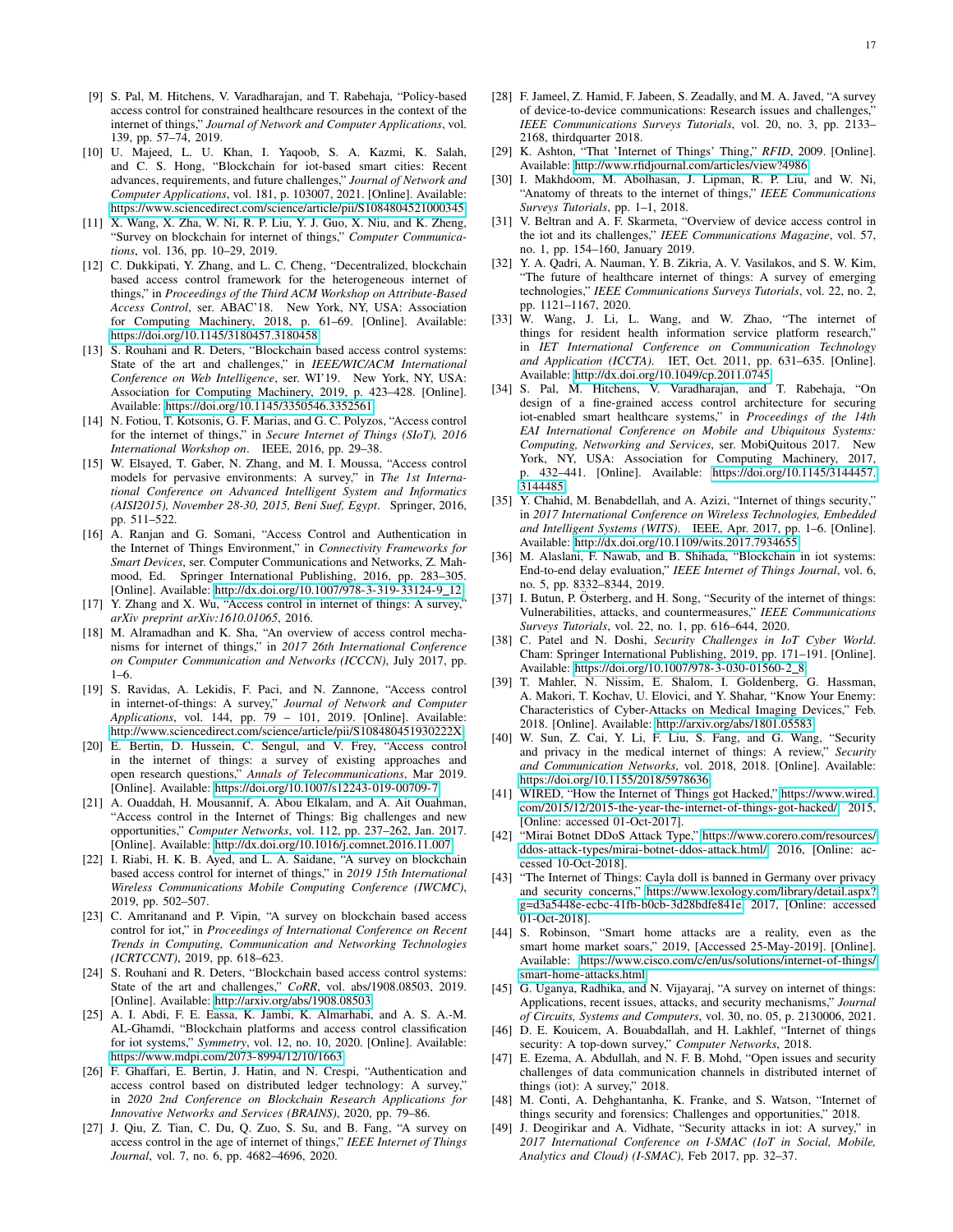- <span id="page-17-0"></span>[50] Z. Zheng, S. Xie, H. Dai, X. Chen, and H. Wang, "An overview of blockchain technology: Architecture, consensus, and future trends," in *2017 IEEE International Congress on Big Data (BigData Congress)*, June 2017, pp. 557–564.
- <span id="page-17-1"></span>[51] D. Mingxiao, M. Xiaofeng, Z. Zhe, W. Xiangwei, and C. Qijun, "A review on consensus algorithm of blockchain," in *2017 IEEE International Conference on Systems, Man, and Cybernetics (SMC)*, 2017, pp. 2567–2572.
- <span id="page-17-2"></span>[52] M. Conoscenti, A. Vetrò, and J. C. D. Martin, "Blockchain for the internet of things: A systematic literature review," in *2016 IEEE/ACS 13th International Conference of Computer Systems and Applications (AICCSA)*, Nov 2016, pp. 1–6.
- <span id="page-17-3"></span>[53] "Bosch connected devices and solutions," 2019. [Online]. Available: <https://xdk.bosch-connectivity.com/>
- <span id="page-17-4"></span>[54] "Hyundai digital asset company," 2019. [Online]. Available: [https:](https://www.hdactech.com/en/index.do) [//www.hdactech.com/en/index.do](https://www.hdactech.com/en/index.do)
- <span id="page-17-5"></span>[55] T. M. Fernández-Caramés and P. Fraga-Lamas, "A review on the use of blockchain for the internet of things," *IEEE Access*, vol. 6, pp. 32 979– 33 001, 2018.
- <span id="page-17-6"></span>[56] M. A. Khan and K. Salah, "Iot security: Review, blockchain solutions, and open challenges," *Future Generation Computer Systems*, vol. 82, pp. 395 – 411, 2018. [Online]. Available: <http://www.sciencedirect.com/science/article/pii/S0167739X17315765>
- <span id="page-17-7"></span>[57] F. Restuccia, S. D'Oro, S. S. Kanhere, T. Melodia, and S. K. Das, "Blockchain for the internet of things: Present and future," *CoRR*, vol. abs/1903.07448, 2019. [Online]. Available: [http://arxiv.org/abs/1903.](http://arxiv.org/abs/1903.07448) [07448](http://arxiv.org/abs/1903.07448)
- <span id="page-17-8"></span>[58] A. Panarello, N. Tapas, G. Merlino, F. Longo, and A. Puliafito, "Blockchain and iot integration: A systematic survey," *Sensors*, vol. 18, no. 8, 2018. [Online]. Available: [http://www.mdpi.com/](http://www.mdpi.com/1424-8220/18/8/2575) [1424-8220/18/8/2575](http://www.mdpi.com/1424-8220/18/8/2575)
- <span id="page-17-9"></span>[59] A. Reyna, C. Martín, J. Chen, E. Soler, and M. Díaz, "On blockchain and its integration with iot. challenges and opportunities," *Future Generation Computer Systems*, vol. 88, pp. 173 – 190, 2018. [Online]. Available: [http://www.sciencedirect.com/science/article/pii/](http://www.sciencedirect.com/science/article/pii/S0167739X17329205) [S0167739X17329205](http://www.sciencedirect.com/science/article/pii/S0167739X17329205)
- <span id="page-17-10"></span>[60] M. S. Ali, M. Vecchio, M. Pincheira, K. Dolui, F. Antonelli, and M. H. Rehmani, "Applications of blockchains in the internet of things: A comprehensive survey," *IEEE Communications Surveys Tutorials*, pp. 1–1, 2018.
- <span id="page-17-11"></span>[61] V. Dedeoglu, R. Jurdak, A. Dorri, R. Lunardi, R. Michelin, A. Zorzo, and S. Kanhere, "Blockchain technologies for iot," in *Advanced Applications of Blockchain Technology*. Springer, 2020, pp. 55–89.
- <span id="page-17-12"></span>[62] A. Dorri, S. S. Kanhere, R. Jurdak, and P. Gauravaram, "Blockchain for iot security and privacy: The case study of a smart home," in *2017 IEEE International Conference on Pervasive Computing and Communications Workshops (PerCom Workshops)*, 2017, pp. 618–623.
- <span id="page-17-14"></span>[63] O. Novo, "Blockchain meets iot: An architecture for scalable access management in iot," *IEEE Internet of Things Journal*, vol. 5, no. 2, pp. 1184–1195, April 2018.
- <span id="page-17-15"></span>[64] Y. Zhang, S. Kasahara, Y. Shen, X. Jiang, and J. Wan, "Smart contractbased access control for the internet of things," *IEEE Internet of Things Journal*, pp. 1–1, 2019.
- <span id="page-17-16"></span>[65] M. Nuss, A. Puchta, and M. Kunz, "Towards blockchain-based identity and access management for internet of things in enterprises," in *Trust, Privacy and Security in Digital Business*, S. Furnell, H. Mouratidis, and G. Pernul, Eds. Cham: Springer International Publishing, 2018, pp. 167–181.
- <span id="page-17-17"></span>[66] R. Xu, Y. Chen, E. Blasch, and G. Chen, "Blendcac: A blockchain-enabled decentralized capability-based access control for iots," *CoRR*, vol. abs/1804.09267, 2018. [Online]. Available: <http://arxiv.org/abs/1804.09267>
- <span id="page-17-18"></span>[67] T. Le and M. W. Mutka, "Capchain: A privacy preserving access control framework based on blockchain for pervasive environments," in *2018 IEEE International Conference on Smart Computing (SMARTCOMP)*, June 2018, pp. 57–64.
- <span id="page-17-19"></span>[68] S. Pal, T. Rabehaja, M. Hitchens, V. Varadharajan, and A. Hill, "On the design of a flexible delegation model for the internet of things using blockchain," *IEEE Transactions on Industrial Informatics*, vol. 16, no. 5, pp. 3521–3530, 2020.
- <span id="page-17-20"></span>[69] S. Pal, T. Rabehaja, A. Hill, M. Hitchens, and V. Varadharajan, "On the integration of blockchain to the internet of things for enabling access right delegation," *IEEE Internet of Things Journal*, vol. 7, no. 4, pp. 2630–2639, 2020.
- <span id="page-17-21"></span>[70] G. Ali, N. Ahmad, Y. Cao, M. Asif, H. Cruickshank, and Q. E. Ali, "Blockchain based permission delegation and access control in internet

of things (baci)," *Computers & Security*, 2019. [Online]. Available: <http://www.sciencedirect.com/science/article/pii/S0167404819301208>

- <span id="page-17-22"></span>[71] H. Shafagh, L. Burkhalter, A. Hithnawi, and S. Duquennoy, "Towards blockchain-based auditable storage and sharing of iot data," in *Proceedings of the 2017 on Cloud Computing Security Workshop*, ser. CCSW '17. New York, NY, USA: ACM, 2017, pp. 45–50. [Online]. Available:<http://doi.acm.org/10.1145/3140649.3140656>
- <span id="page-17-23"></span>[72] S. Algarni, F. Eassa, K. Almarhabi, A. Almalaise, E. Albassam, K. Alsubhi, and M. Yamin, "Blockchain-based secured access control in an iot system," *Applied Sciences*, vol. 11, no. 4, p. 1772, 2021.
- <span id="page-17-24"></span>[73] A. Dorri, S. S. Kanhere, R. Jurdak, and P. Gauravaram, "Lsb: A lightweight scalable blockchain for iot security and anonymity," *Journal of Parallel and Distributed Computing*, vol. 134, pp. 180– 197, 2019. [Online]. Available: [https://www.sciencedirect.com/science/](https://www.sciencedirect.com/science/article/pii/S0743731518307688) [article/pii/S0743731518307688](https://www.sciencedirect.com/science/article/pii/S0743731518307688)
- <span id="page-17-25"></span>[74] H. Liu, D. Han, and D. Li, "Fabric-iot: A blockchain-based access control system in iot," *IEEE Access*, vol. 8, pp. 18 207–18 218, 2020.
- <span id="page-17-26"></span>[75] S. Sun, R. Du, S. Chen, and W. Li, "Blockchain-based iot access control system: Towards security, lightweight, and cross-domain," *IEEE Access*, vol. 9, pp. 36 868–36 878, 2021.
- <span id="page-17-27"></span>[76] Y. Zhang, B. Li, B. Liu, J. Wu, Y. Wang, and X. Yang, "An attribute-based collaborative access control scheme using blockchain for iot devices," *Electronics*, vol. 9, no. 2, 2020. [Online]. Available: <https://www.mdpi.com/2079-9292/9/2/285>
- <span id="page-17-28"></span>[77] R. Almadhoun, M. Kadadha, M. Alhemeiri, M. Alshehhi, and K. Salah, "A user authentication scheme of iot devices using blockchain-enabled fog nodes," in *2018 IEEE-ACS 15th International Conference on Computer Systems and Applications (AICCSA)*. IEEE, 2018, pp. 1–8.
- <span id="page-17-29"></span>[78] M. Farhadi, D. Miorandi, and G. Pierre, "Blockchain enabled fog structure to provide data security in iot applications," *CoRR*, vol. abs/1901.04830, 2019. [Online]. Available: [http://arxiv.org/abs/1901.](http://arxiv.org/abs/1901.04830) [04830](http://arxiv.org/abs/1901.04830)
- <span id="page-17-30"></span>[79] I. Riabi, L. A. Saidane, and H. K. Ayed, "A proposal of a distributed access control over fog computing: The its use case," in *2017 International Conference on Performance Evaluation and Modeling in Wired and Wireless Networks (PEMWN)*, Nov 2017, pp. 1–7.
- <span id="page-17-13"></span>[80] S. Hameed, F. I. Khan, and B. Hameed, "Understanding security requirements and challenges in internet of things (iot): A review," *Journal of Computer Networks and Communications*, vol. 2019, 2019.
- <span id="page-17-31"></span>[81] D. Unal, M. Hammoudeh, and M. S. Kiraz, "Policy specification and verification for blockchain and smart contracts in 5g networks," *ICT Express*, vol. 6, no. 1, pp. 43–47, 2020.
- <span id="page-17-32"></span>[82] A. W. Kiwelekar, P. Patil, L. D. Netak, and S. U. Waikar, *Blockchain-Based Security Services for Fog Computing*. Cham: Springer International Publishing, 2021, pp. 271–290. [Online]. Available: [https://doi.org/10.1007/978-3-030-57328-7](https://doi.org/10.1007/978-3-030-57328-7_11) 11
- <span id="page-17-33"></span>[83] M. Mukherjee, L. Shu, and D. Wang, "Survey of fog computing: Fundamental, network applications, and research challenges," *IEEE Communications Surveys Tutorials*, vol. 20, no. 3, pp. 1826–1857, thirdquarter 2018.
- <span id="page-17-34"></span>[84] C. Puliafito, E. Mingozzi, F. Longo, A. Puliafito, and O. Rana, "Fog computing for the internet of things: A survey," *ACM Trans. Internet Technol.*, vol. 19, no. 2, pp. 18:1–18:41, Apr. 2019. [Online]. Available:<http://doi.acm.org/10.1145/3301443>
- <span id="page-17-35"></span>[85] A. A. Baktyan and A. T. Zahary, "A review on cloud and fog computing integration for iot: Platforms perspective," *EAI Endorsed Transactions on Internet of Things*, vol. 4, no. 14, 12 2018.
- <span id="page-17-36"></span>[86] M. Yannuzzi, R. Milito, R. Serral-Gracià, D. Montero, and M. Nemirovsky, "Key ingredients in an iot recipe: Fog computing, cloud computing, and more fog computing," in *2014 IEEE 19th International Workshop on Computer Aided Modeling and Design of Communication Links and Networks (CAMAD)*, Dec 2014, pp. 325–329.
- <span id="page-17-37"></span>[87] F. Bonomi, R. Milito, J. Zhu, and S. Addepalli, "Fog computing and its role in the internet of things," in *Proceedings of the First Edition of the MCC Workshop on Mobile Cloud Computing*, ser. MCC '12. New York, NY, USA: ACM, 2012, pp. 13–16. [Online]. Available: <http://doi.acm.org/10.1145/2342509.2342513>
- <span id="page-17-38"></span>[88] T. Qiu, J. Chi, X. Zhou, Z. Ning, M. Atiquzzaman, and D. O. Wu, "Edge computing in industrial internet of things: Architecture, advances and challenges," *IEEE Communications Surveys Tutorials*, pp. 1–1, 2020.
- <span id="page-17-39"></span>[89] S. Pal, M. Hitchens, T. Rabehaja, and S. Mukhopadhyay, "Security requirements for the internet of things: A systematic approach," *Sensors*, vol. 20, no. 20, p. 5897, 2020.
- <span id="page-17-40"></span>[90] X. Wang, X. Zha, W. Ni, R. P. Liu, Y. J. Guo, X. Niu, and K. Zheng, "Survey on blockchain for internet of things," *Computer*